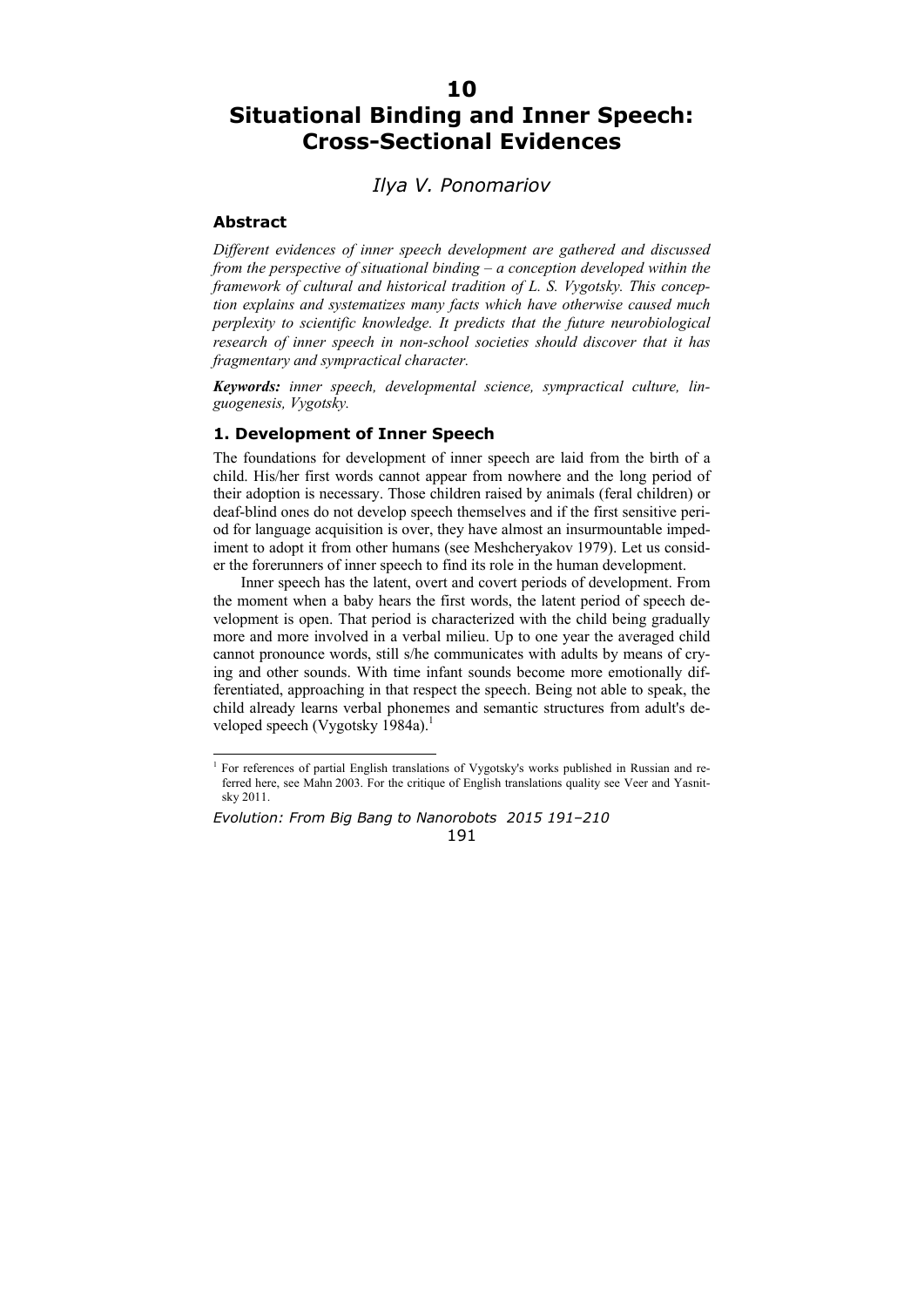The overt period of inner speech development begins approximately from the age of one year when a first infant word appears on the background of an unarticulated flow of sounds that s/he actively produces. From this time, the overt speech is beginning to execute more functions in psychic development; but it is evident that embryonic inner speech processes also take place as it was during infancy. Hence, we can speak about the inner speech development from the birth. During the second year of life, the more adult-like speech appears. From three years of age, the overt stage of inner speech development is characterized with the differentiation of private speech from social speech (Vygotsky 1984a, 2001). The former is usually defined as a speech directed more to oneself than to others (see Berk and Landau 1993).

The history of private speech internalization, *i.e.* turning of it into inner thoughts, evidences that it plays a central role for planning and directing child's behaviour (*e.g.*, Fernyhough 2008). Approximately about three years of age this type of speech is yet weak and rather accompanies child's activities than directs them. The situation changes gradually to the age of five when private speech becomes more complex and more involved in self-control. If in three- and fouryear-old children one can observe long phrases of private speech, which help them in their activities but often directed to both an interlocutor (often an imagined one) and oneself, towards six years of age the phrases of such type are compressed to one-two words (Vygotsky 1984c). It is very important to notice that the child can now express a meaning of long sentences to oneself with one or two words, because this meaning is clear to him from the context of his past and present verbal experience (Vygotsky 1934), which can also be called a semantic field of speech (Luria 1981; Luria and Vinogradova 1959). The shortening and compacting of private speech is proportionally counterbalanced with the development of partially and fully internalized covert speech operations. The dynamics of speech internalization found in experiments shows how the private speech turns into the inner speech passing the stage of covert one. In this process the private speech loses the verbal structures specific for overt, interpersonal speech, but preserves the sense, planning and directing functions (Winsler *et al.* 2003; Martinez *et al.* 2011).

The crucial role of speech for the development of all major psychic processes can be found in children with atypical development (ADHD, autistic, *etc.*) (Winsler *et al.* 2007a; Akbar *et al.* 2013). These children usually have some deviations in the development of private speech that correlate with some impairment in the genesis of self-control, social competence, emotional regulation, abilities to learn, *etc.* If these children have the private speech of normal estimates, there can still be found some additional, usually organic, factors (mental retardation, memory dysfunction, *etc.*) preventing them from using their speech functions properly (Winsler *et al*. 2007b; Kopecky *et al*. 2005).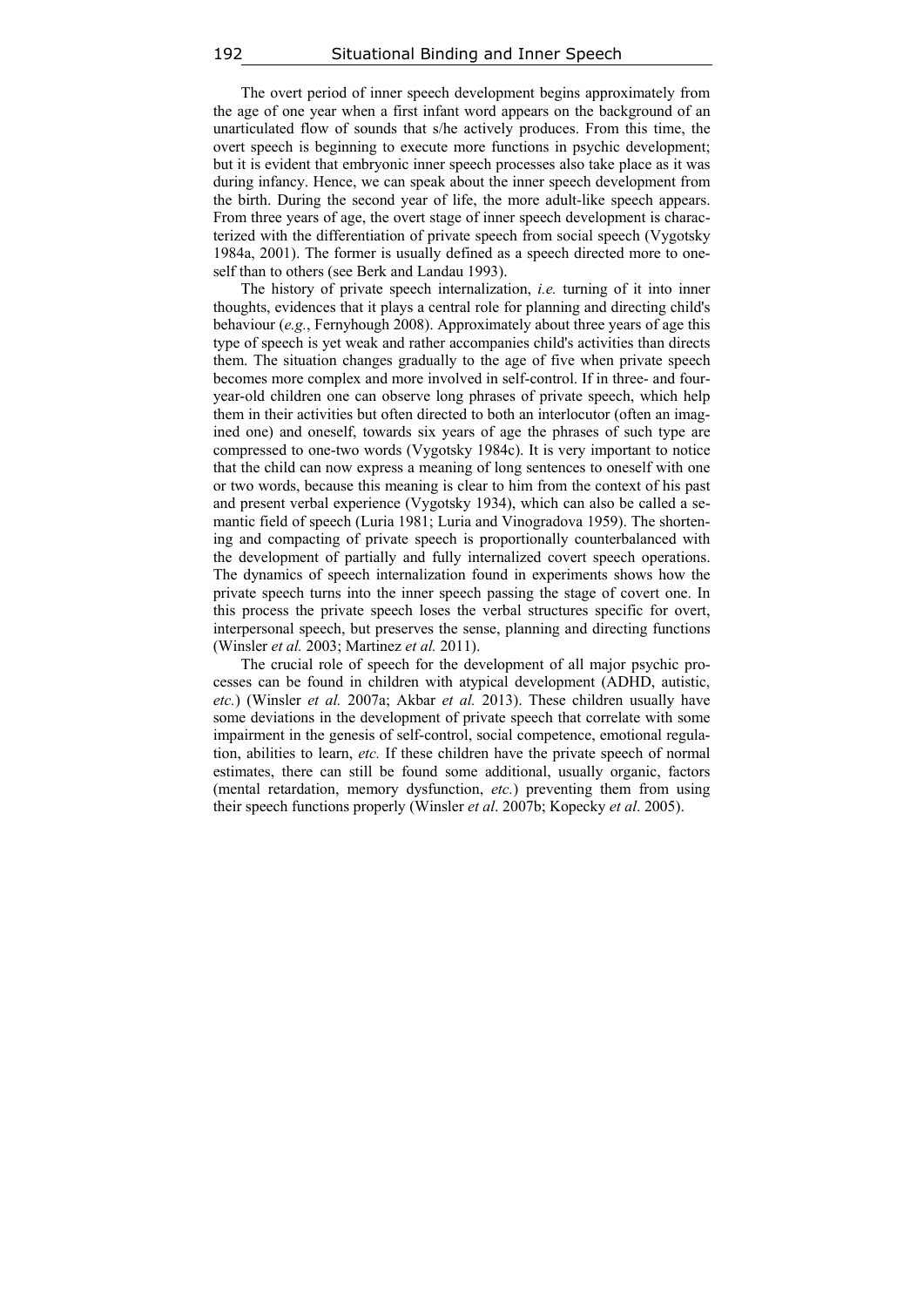The covert speech, which is almost the inner speech, begins to predominate from the age of seven years and marked with the developmental crisis (Vygotsky 1984a, 2001). If some manifestations of private speech are investigated in the age periods between seven and thirteen years, they prove only that this type of speech has been replaced by inner speech operations and that it can only be initiated under conditions of increasing demands on performance (Lidstone *et al.* 2011; Ostad and Sorensen 2007; Lidstone *et al.* 2010). In this age period the learning of literacy (and science) is especially essential for the quantitative and qualitative changes of inner speech to occur (Vygotsky 1934, 2001). Hence, it can be suggested that the potential for inner speech development is initially constrained by the available means and social background. But after thirteen years of age the sensitive period for literacy learning is mostly over which means that many opportunities for the development of inner speech in future are lost (Tulviste 1991).

#### **2. Situational Binding**

After the path of inner speech in ontogenesis has been briefly considered, its connections with situational binding can now be analyzed.<sup>2</sup>

Developing consciousness from the birth to the crisis of one year old can be characterized as a sensorimotor unity (Vygotsky 1984a). This unity means that perceptions and actions of a child are united in such a system that any visual stimulus initiates an immediate reaction. This reaction is mediated but only with the system of instinct consciousness, which allows reaction to be very fast and adequate. Thus, the situational binding of this age period can be described as a binding with a visual field (Vygotsky 1984a; Bozhovich 2006). When speech is not yet fully adopted by child, in some cases adult's words are already disturbing the sensorimotor unity splitting infant perceptions from actions. The arising speech further dissociates the sensorimotor unity helping to overcome the situational binding with a visual field. Speech creates a psychic space/field between perceptions and actions which Vygotsky called 'functional barrier' (Vygotsky 1984c). This barrier is a path from animals' instinct movements to human planned actions. The Pavlovian unconditioned reflex evolves into a toolmediated action and a word is a tool that reorganizes all natural processes of instinct life (Vygotsky 1984a, 1984c).

Central aspect of the overcoming of situational binding after the age of three years is the development of time perspective. As Vygotsky noted, 'No one have ever met a child under three-year-old age who would like to do something over several days' span' (Vygotsky 1966: 63). But in four- and five-yearold children such intentions become gradually more obvious. Speech raises a child above actual affective situations by creating a semantic field in his/her

 2 For the origin of this conception in Vygotsky's works see Ponomariov 2013.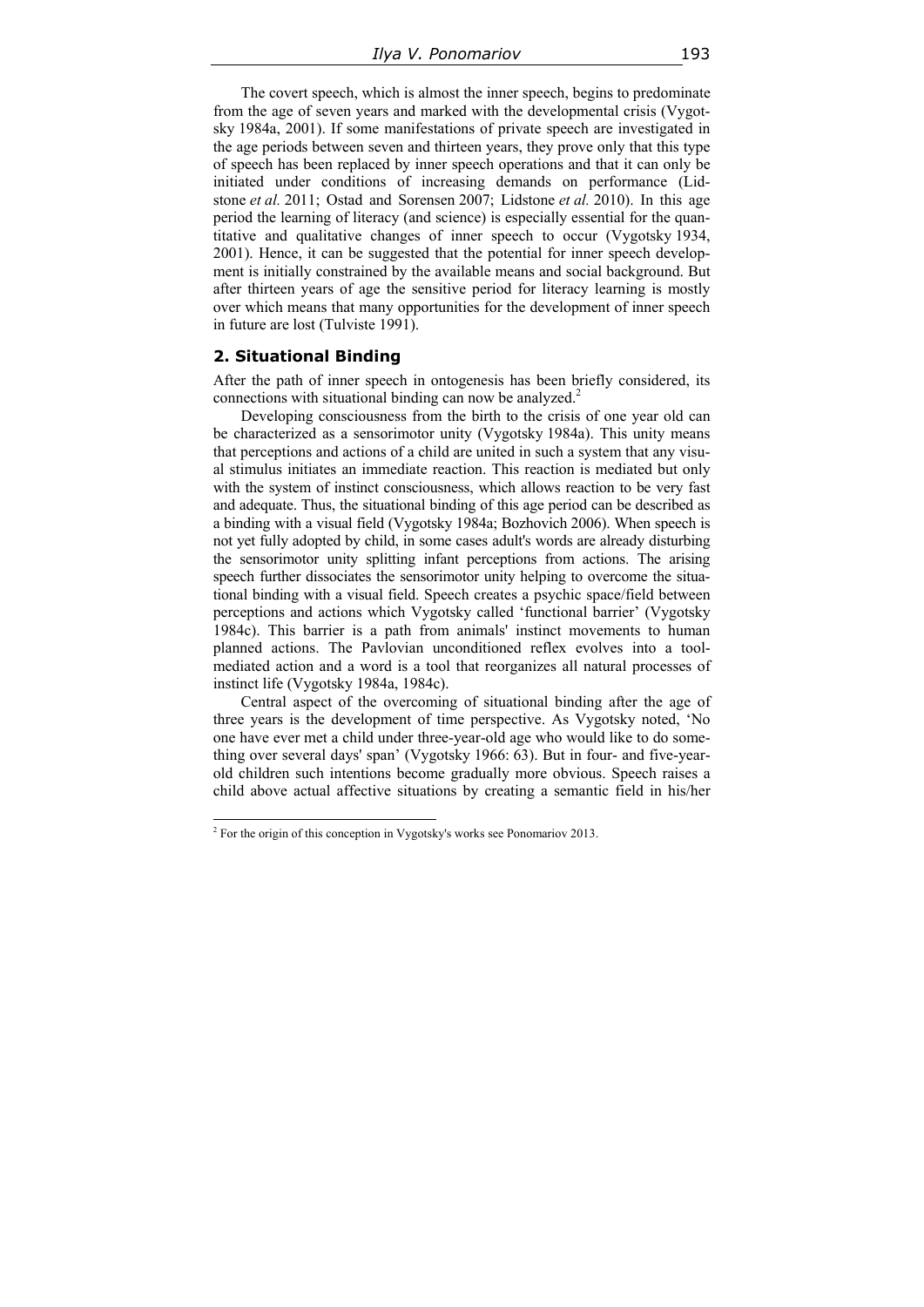consciousness beside a visual field (Vygotsky 1984c). The perception of actual situation, memories relevant to this situation, and possible consequences of child's actions in future can be combined in a conscious experience only in the semantic field of speech. *Thus, speech creates the inner space and time of consciousness, or the semantic field.* This inner space-time continuum has a potential to differentiate a child's consciousness from the external space and time. Once it has appeared, the situational binding shifts more and more from the binding with a visual field towards the binding with speech operations.

The latest fMRI studies confirm the close connection between speech and memory processes from the perspective of their localization in the brain regions (Marvel and Desmond 2012); this connection also finds wide support in psychometric investigations (Al-Namlah *et al.* 2012; Akbar *et al.* 2013). The semantic field, being a part of organic speech process, has a physiological correlate – 'neural clusters' (Tononi and Edelman 1998), or may be better to say *the localized branches of neurons*. These bunches of neurons develop with age and exercise, each for carrying some specific psycho-physiological operation like reading or imagining a specific event, but they can also substitute each other to some extent. For all the described processes of situational binding, affect is not a determinate but one of the elements in the developing consciousness (Vygotsky 2004, 1934: 191). Some experiments demonstrate the role of private speech in children's emotion regulation (Day and Smith 2013; Winsler *et al.* 2003).

Vygotsky (1984a, 2001) related the emergence of inner speech to the seven-year-old crisis and explained the symptoms of this crisis from that perspective. Studying his works and other scientific data compels us to consider the development of inner speech, or its forerunners from the birth. As we have here tried to show his works and other scientific data compel us to regard the development of inner speech, or its forerunners, from the birth. One of the most specific results of his experimental explorations is the conclusion that from seven to thirteen years of age the central line of psychic development is the growth of 'scientific concepts', or the systems of operations with scientific word meanings (Vygotsky 1934, 2004). It should be noticed that the researcher used the terms 'concept' and 'word meaning' synonymously, as he underlined himself (Vygotsky 1935b: 133; 1934: 114, 131). The operations with word meanings which are developing in the semantic field of inner speech are not purely linguistic or logical (Luria and Vinogradova 1959). They are a part of organic inner speech process with its functions for planning and directing behaviour. They can become purely linguistic or logical only when they are torn from the brain by means of written speech. The development of operations with 'scientific concepts' is slow and painful; it spurs due to schooling as opposed to the genesis of 'everyday concepts' developed by child in his preschool experience (see for other experimental confirmations: Tulviste 1991, 1985). Step by step this process leads to the crisis of the age of 13 years.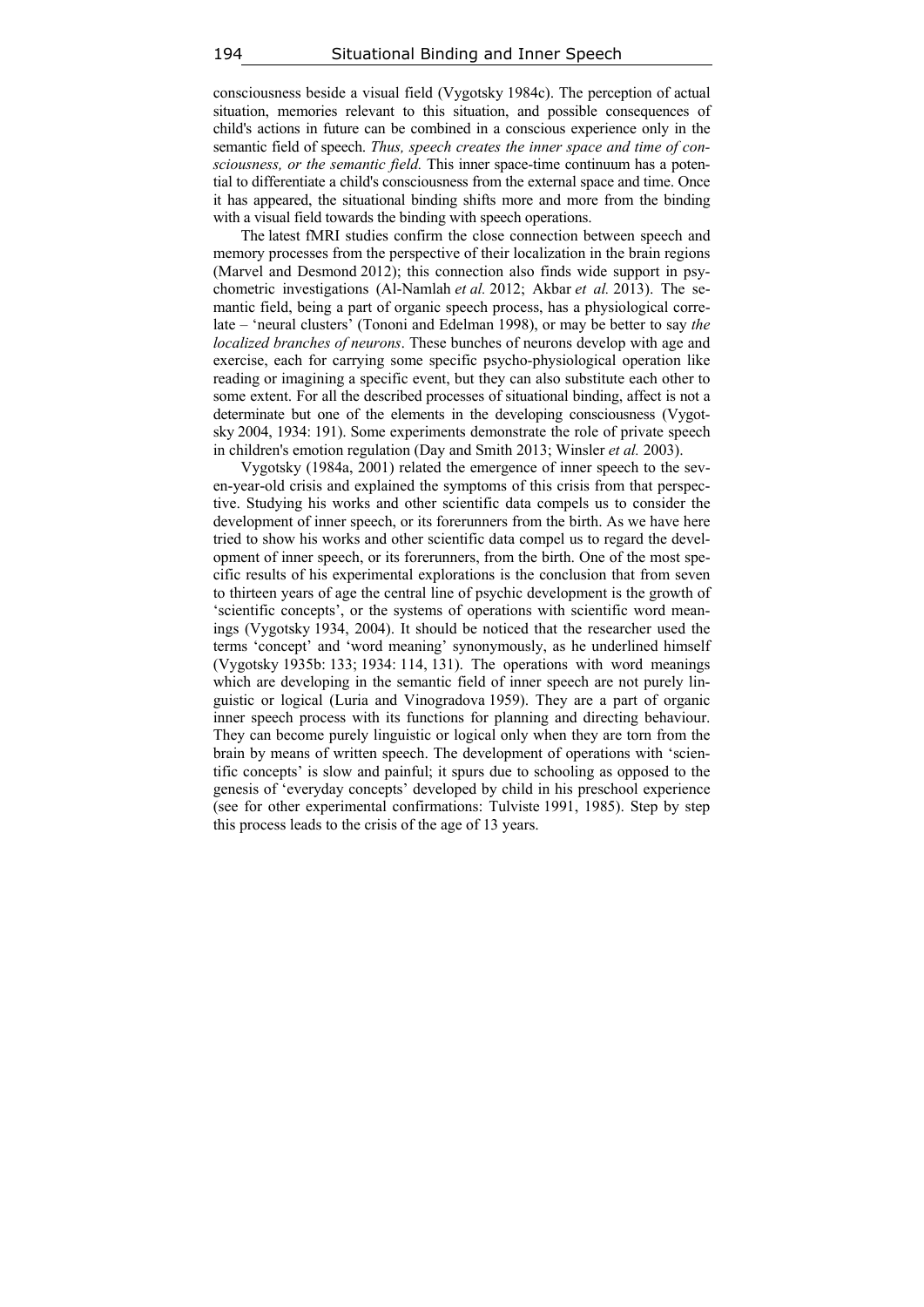Self-esteem and self-examination were already the symptoms of sevenyear-old crisis but only the development of inner speech, driven by learning of literacy and science, can bring self-awareness, or reflexion, to a new level. The reflexion develops first in the domain of scientific word meanings, being their immanent feature, and gradually becomes a part of inner speech operations. The reflexion is initially transferred to the functions of consciousness, which are most developed to the age of seven: perception, action, memory, and, to a less extent, will and emotion. According to Vygotsky (2001), thinking (cognition) can become a leading function, which organizes other functions of consciousness in a system, only after perception and memory played that role, the former from the one-year-old crisis to three-year-old crisis and the latter from three to seven years of age. After the crisis of seven years old, thinking becomes a leading function, organizing other functions in a system, but it is not yet developed enough to become a self-aware process itself. Still, thinking can stepwise bring reflexion to other psychic processes, especially if it is subject to schooling. The essence of thirteen-year-old crisis will be that the reflexion of thinking will appear in the inner speech (*Ibid.*). Thus, the system of consciousness becomes with time based more and more on the systems of operations with word meanings in the semantic field of inner speech.

The great paradox of the age development is that after the thirteen-year-old crisis the operations of inner speech, which liberated consciousness from impulsive sensorimotor behaviour and reorganized all its processes, become a central factor of binding. The systems of operations with word meanings in the semantic field of inner speech can now determine the course of individual life more than genetic factors and, to some extent, more than social surrounding (Luria and Yudovich 1956). The 'situational binding' of consciousness with 'scientific concepts' (Vygotsky 1935b: 107) is a characteristic feature of all post-school societies. The semantic binding with word meanings and terms, not less determined with affect than with verbal logic, can be found in most scientific texts, especially in humanities. Many scientists believe in the semantic constructions that they actively create in their minds – in the semantic field of inner speech. They have belief in them because *it is an affective state that characterizes any speech operation of consciousness*. These speech operations, initially maintained to drive behaviour in some direction, can themselves become a single factor dominating the individual consciousness. The semantic binding with these operations greatly precludes further psychic development and it cannot be overcome by means of scientific studies.

In the last months of his life Vygotsky tried experimentally to investigate the systems of operations with word meanings in the semantic field of inner speech, which he called the 'dynamic sense systems', on the samples of both adult patients with frontal dementia and mentally retarded children (Samukhin *et al.* 1934; Vygotsky 1935a; Ponomariov 2012). The centrality of inner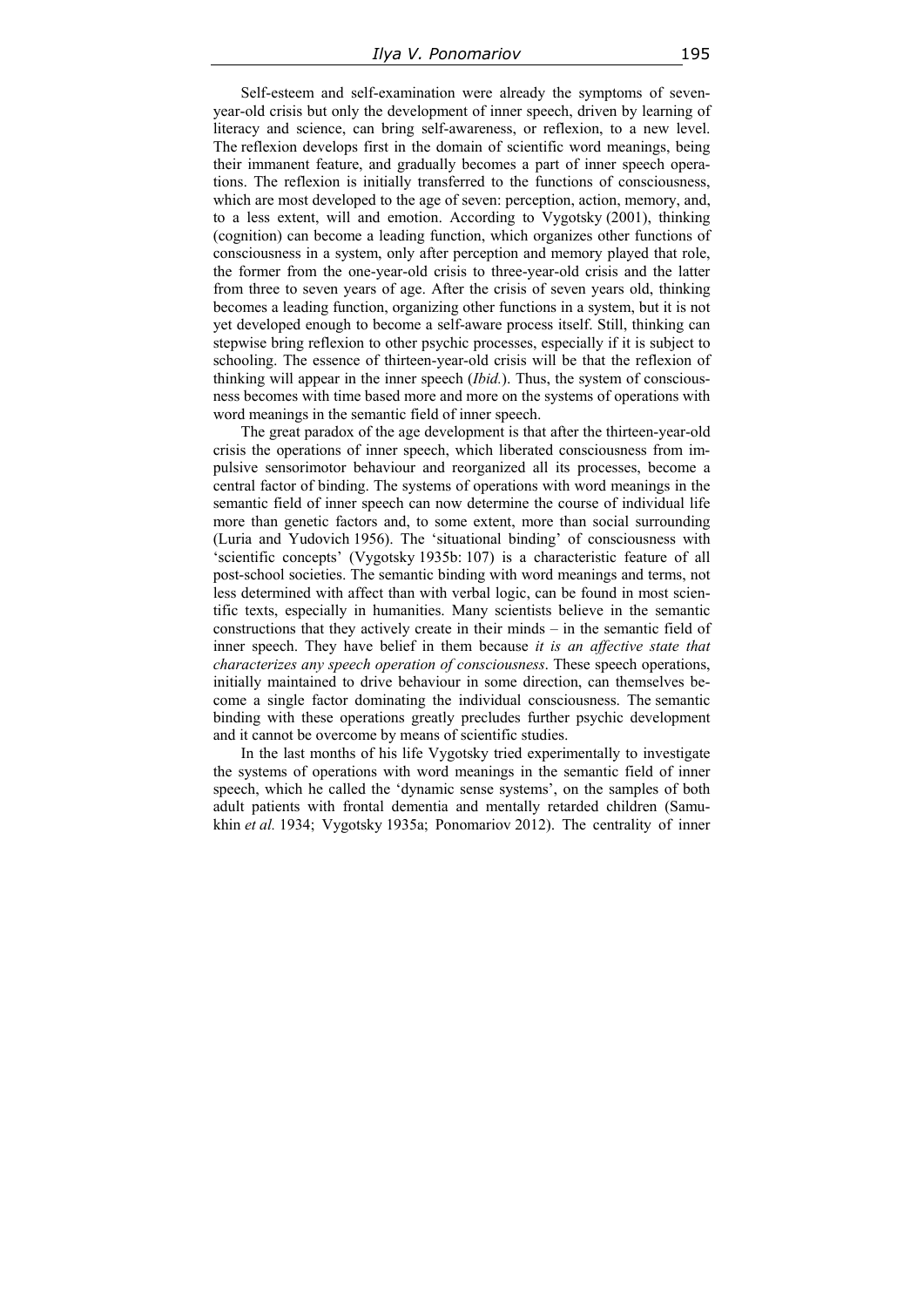speech systems for all psychic processes was also explored by him in the studies of schizophrenia (Vygotsky 1956, 1981; 1984b: 188–189), which finds some support in the current neurobiology.

John H. Gruzelier's (2003) researches of brain hemispheric asymmetry in schizophrenia and schizotypy allow formulating two types of inner speech dysfunctions. The overproduction of inner speech correlates with the brain hemisphere balance shifting to the left (speech-located for right-handed) hemisphere and such symptoms as behavioural over-activity; manic, grandiose and paranoid ideas; exaggerated or inappropriate labile affect and affective delusions. These symptoms were called by Gruzelier an 'activated syndrome'. The underproduction of inner speech correlates with the brain hemisphere balance shifting to the right, non-speech hemisphere and such symptoms as social and emotional withdrawal, blunted affect, and motor retardation. These symptoms are united by Gruzelier under the title of a 'withdrawn syndrome'. Both syndromes are in agreement with the wide scope of schizophrenia studies (*e.g.*, Liddle 1987; Gordon *et al.* 2001; Gruzelier 2002). The recent fMRI studies also evidence that the hyperintensity of functional networks connected with speechselective cortical regions is related to such symptoms as hallucinations and Schneiderian delusions in schizophrenia (Rapin *et al.* 2012).

#### **3. Sympractical Culture**

The conception of situational binding has already found application in social sciences. The pioneering works belong to Indologist Vladimir N. Romanov (2003) who analyzed many facts gathered from anthropological, linguistic, psychological and cross-cultural studies using this conception.

Rethinking the ideas of Vygotsky, A. R. Luria and P. Tulviste, the psychologists of the cultural-historical school, Romanov managed to explain some practices and social activities preserved in the descriptions of ancient texts. Referring to Luria's distinction between two types of psychological activity (visuopractical *versus* theoretical, the latter being based on scientific concepts), he writes, 'Starting from this distinction, whose accuracy had been proved both through the ontogenetic analysis of abstract conceptual thinking and the ethnopsychological studies of "traditional" societies, psychologists suggested the hypothesis (Tulviste 1977, 1978) that historical roots of abstract conceptual thinking (characterized by awareness not only of relations among the subjects of those concepts, but of relations among the concepts themselves) should have connection with the emergence of new types of "theoretical" social activity in Ancient time' (Romanov 2003: 64).

It is obvious that only the historian and linguist prepared to work with ancient languages can excavate such forms of 'theoretical' social activity, moulded in written sources. Romanov worked with those coined in Sanskrit. Using the example of Ancient India, he showed that such theoretical social activity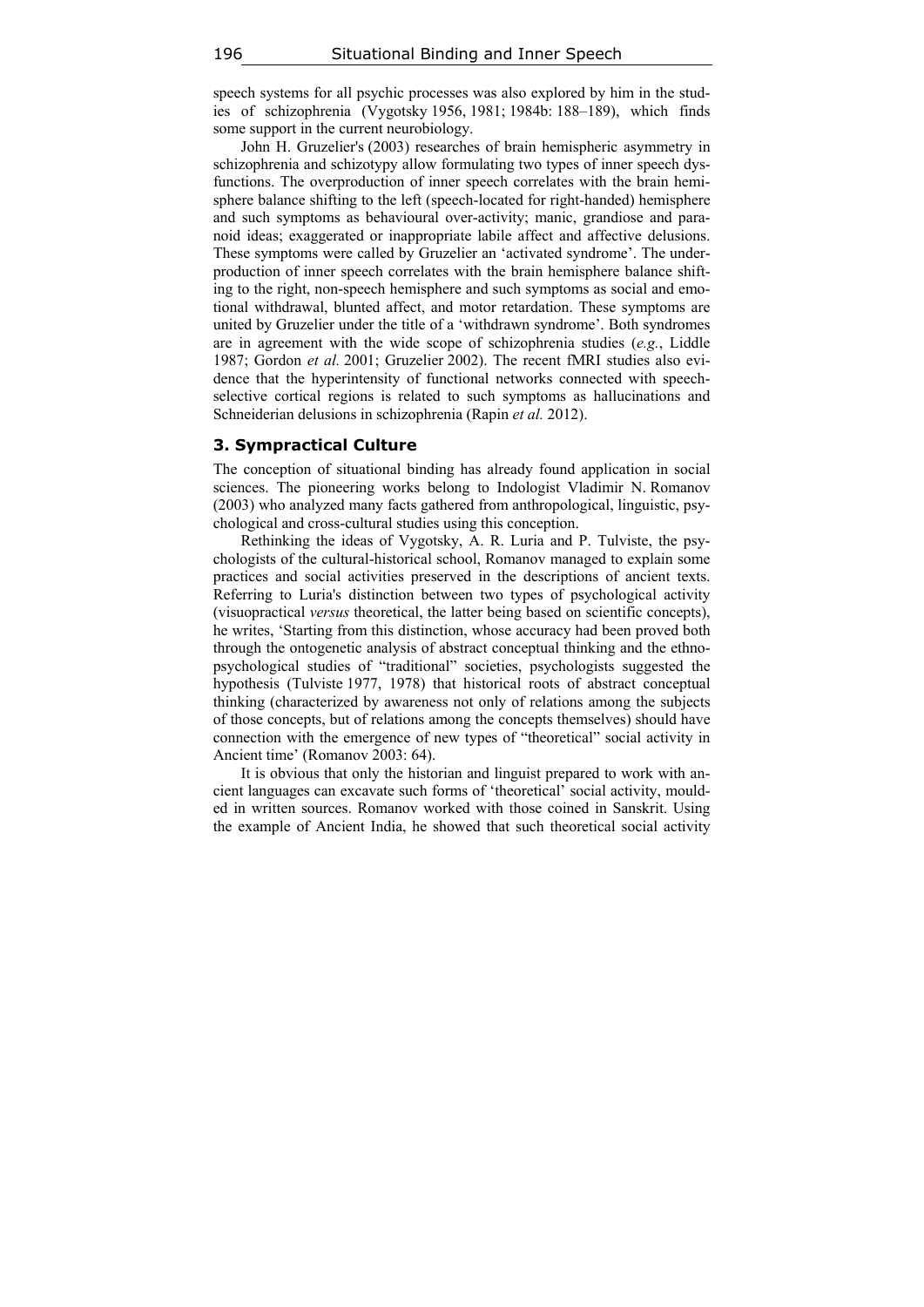can initially emerge in a non-school society via creating a theoretical type of learning on the basis of the oral tradition (*Ibid.*). The latest findings by social scientists like Barnes and Carmichael (2006) also support the already longstanding idea that oral cultures have been underestimated, as compared to written cultures. There is now more evidence that oral cultures can effectively transmit exact knowledge across many centuries and preserve social structures and values.

Romanov's data allowed him to distinguish between sympractical and theoretical cultures (Romanov 2003), the proposal deeply rooted in the culturalhistorical tradition:

*Sympractical culture* – the type of socio-individual interaction involved in transferring skills, knowledge, moral/ethical norms and principals of behaviour in a less verbalized, more visuopractical manner. In sympractical culture the practical and theoretical information is little divided and completely received through personal contacts; for this reason the personal authoritativeness of a source is predominant when such information is retrieved, and the individual reflexion is generally constrained to this authoritativeness.

*Theoretical culture* – the type of socio-individual interaction involved in transferring skills, knowledge, moral/ethical norms and principles of behaviour through formalized and institutionalized verbal activity, through constructing categorical algorithms and plans – that is, theoretically. In theoretical culture the practical and theoretical information are relatively well-divided and the latter obtained mainly at school. Due to the verbal awareness, there is more individual reflexion in socio-individual interactions and in different types of activity; these, in turn, are more fully realized and more voluntary than is possible within sympractical socio-individual interaction.

In any concrete society both types of culture coexist and dialectically supplement each other through their mutual development and realization.

The works of the cultural historian Vladimir V. Glebkin (2000, 2002) were followed in Romanov's footstep. Exploring texts of Ancient Greece and Mesopotamia, Glebkin traced how 'theoretical thinking' emerged within the more general context of developing a theoretical culture. His conclusions confirm and further support the idea of distinguishing between theoretical and sympractical cultures.

The comparison of socio- and ontogenetic data was one of the cornerstones of Vygotsky's cultural-historical school from its foundation (Vygotsky 1934, 1984c; Vygotsky and Luria 1993; Tulviste 1977, 1991). And the experimental investigations of the historical development of psychic processes were carried out (Luria 1976; Tulviste 1991; see for comments Cole *et al.* 2011; Ponomariov 2013). Following these works, the concept of situational binding will be applied to anthropological, psycho- and palaeolinguistic data in the next sections.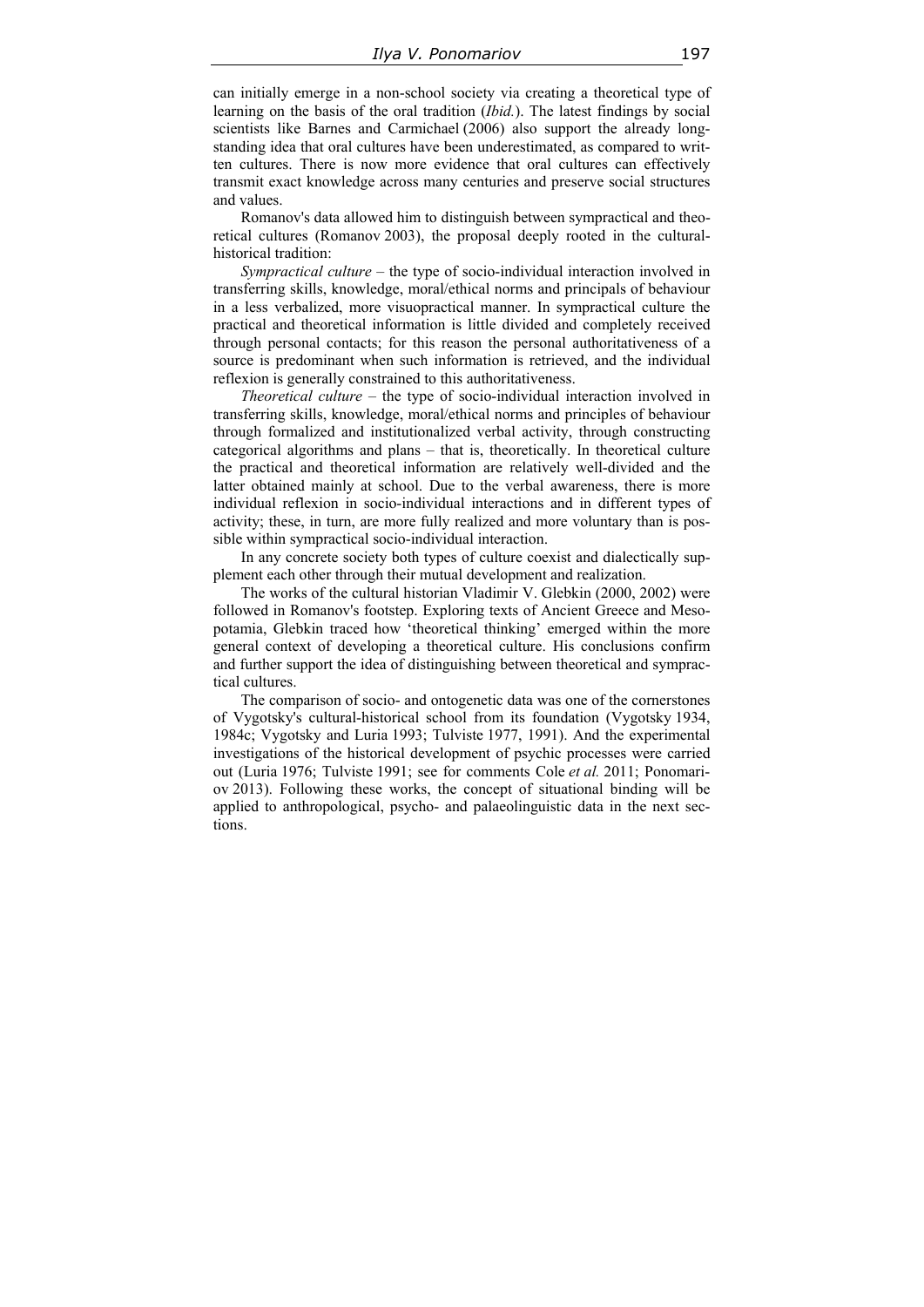## **4. Inner Speech Development in Non-School Society**

If the thirteen-year-old crisis is possible only as a result of schooling, what characteristics would the inner speech have in the societies where schooling is completely absent? What effect would the absence of schooling have on the behaviour and practices of people in such societies? Particularly, are there concrete examples of transferring of skills and knowledge from one generation to another in a sympractical society? Answering these questions will help to understand some additional aspects of situational binding in relation to the adolescent education in a process of sympractical socio-individual interaction. To approach this aim, the analysis of adolescent initiations and age group institutions in a non-school society will be presented in this section. The initiation procedures have common and specific characteristics in different societies. The comparison of them allows to define the characteristics that are common for the most of non-school societies where the sympractical culture predominates (*e.g.*, Gilmore 1990).

The process of adolescent initiation has usually many stages and unfolds in time for several years in non-school societies. In turn, each stage consists of several phases, the most important of which is the temporal isolation of adolescents from society lasting from several days to the half of year. During this phase under the supervision of adults and older youths, adolescents experience starvation, humiliation, physical impairment and punishments, hurting changes or amputation of body parts, drug abuse and other dreadful practices that are unsavoury even to mention. In different societies and for two genders, the set of calamities is different but their purpose is always the same: to inculcate in adolescents ethical and social norms and to transfer them skills and knowledge (Ponomariov 2009). The training of life-important techniques is deeply interwoven in initiation procedures with the moral restructuring of adolescent consciousness obtained by both emotional and intellectual intervention. The hectic dancing, drum beating, singing and reciting are successfully used for the same purposes in the second phase of adolescent initiation (for detailed description see, *e.g.*, Nadel 1954). The terrific effectiveness of emotional, intellectual and physiological intervention is achieved with adolescents' attention being firmly and constantly held during initiation rituals on sexual and death stimuli.

The initiation procedures should not be torn from age group institutions in societies where they exist. These institutions provide social scaffolding for the borrowing and developing of new psychological skills, besides initiation rituals. Age groups give structure and sense to the process of social interaction. With the help of these institutions, adults create new motives and satisfactions in the zone of proximal development of adolescents, not less than by means of initiations (for comments on Vygotsky's concept of the zone of proximal development see, *e.g.*, Veer and Valsiner 1991). These social institutions make it easier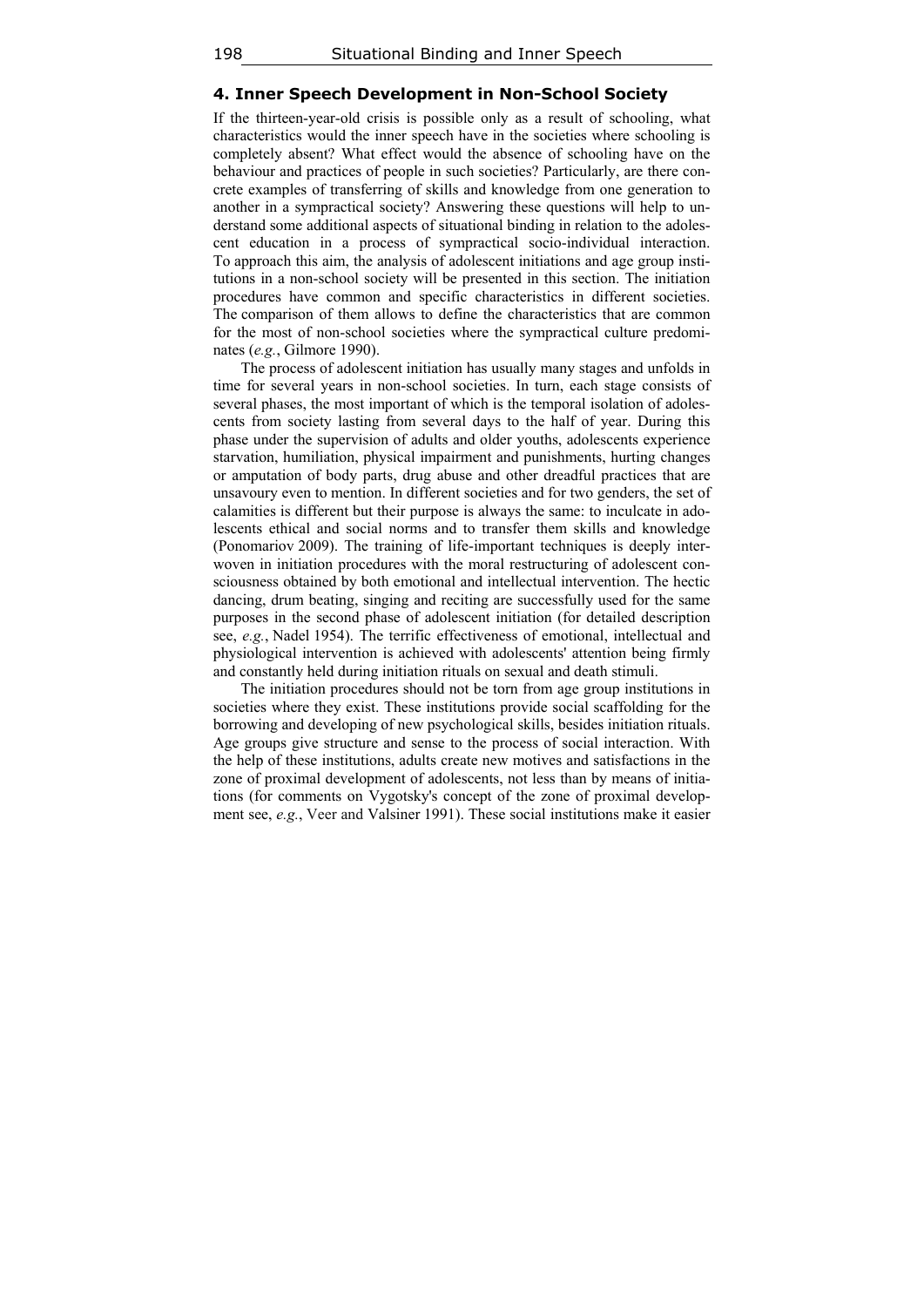to transmit skills, knowledge and ethical norms from one generation to another. Let us consider the example from social anthropology.

Social anthropologist and psychologist Siegfried F. Nadel (1954, 1961) made the description of age groups and initiation rituals based on his living for several years among the Nupe of Nigeria.<sup>3</sup> The small societies of those Nupe who did agriculture in the 1930s were strictly divided in age groups or 'agegrade associations', as Nadel called them. People of one age group went from one age grade (class) to the next through initiation procedures. In this sense, the age group is a group of people united by the time of initiation and common interests of everyday life: economic, political, intellectual. Thus, it is not age but the time of initiation that is the main criterion of participation in a concrete age group. Still, the age plays a central role for the inclusion in a concrete age group and it was so particularly in the past when the institutions of age groups were strong. If there were enough adolescents, several age groups in each grade were formed, equal in most respects, but competitive with each other and older age groups in respect of society benefits.

Nadel describes two types of collective labour among the Nupe: *egbe* and *dzolo*. The *egbe* is agricultural work carried out by adolescent members of several age groups. During the work, age groups compete with each other for the title *sode* that will be given to a group that performed best. The *egbe* is accompanied by loud music (playing drums and flutes) and ends with a feast prepared by an adult owner of the field tilled. Adults play a major role in the organization, maintenance and accomplishment of the work, 'Older men stand at the side, watching, criticizing, commenting. Often you can see them call one of the workers by name, exhorting him to ever greater efforts, or shouting impatiently: "Quicker, quicker!" When one field is finished, some of the young men, the captains of the age-grade association among them, will execute a short dance, balancing their heavy hoes in the air and heavily stamping on the tilled field... (Nadel 1961: 249). Nadel underlines the role of external rhythmic accompaniment for accomplishing the work, linked with the speech practices of adolescent's supervisors and young workers, who 'were shouting with deep hoarse voices at every stroke of their hoe. The speed with which they worked, the whole atmosphere of the *egbe* – the constant drumming, the shouts from audience – had something deeply exciting, almost feverish. I have seen a team of fifteen young men, the oldest between 19 and 20, the youngest 14, clear and till a farm-plot of one acre in two and a half hours' (*Ibid.*).

In contradistinction to the *egbe,* the *dzolo* is collective work performed by the adult members of a Nupe society who come groupwise to each other's

 $\overline{a}$ 

<sup>&</sup>lt;sup>3</sup> Nadel was a prominent English scientist of Austrian origin in 1930–1950s. He took PhD in psychology and then in anthropology. His teachers were Karl Bühler and Bronislaw Malinowski. The Nupe are one of Nigerian peoples and the Nupe language belongs to West-African Niger-Congo family.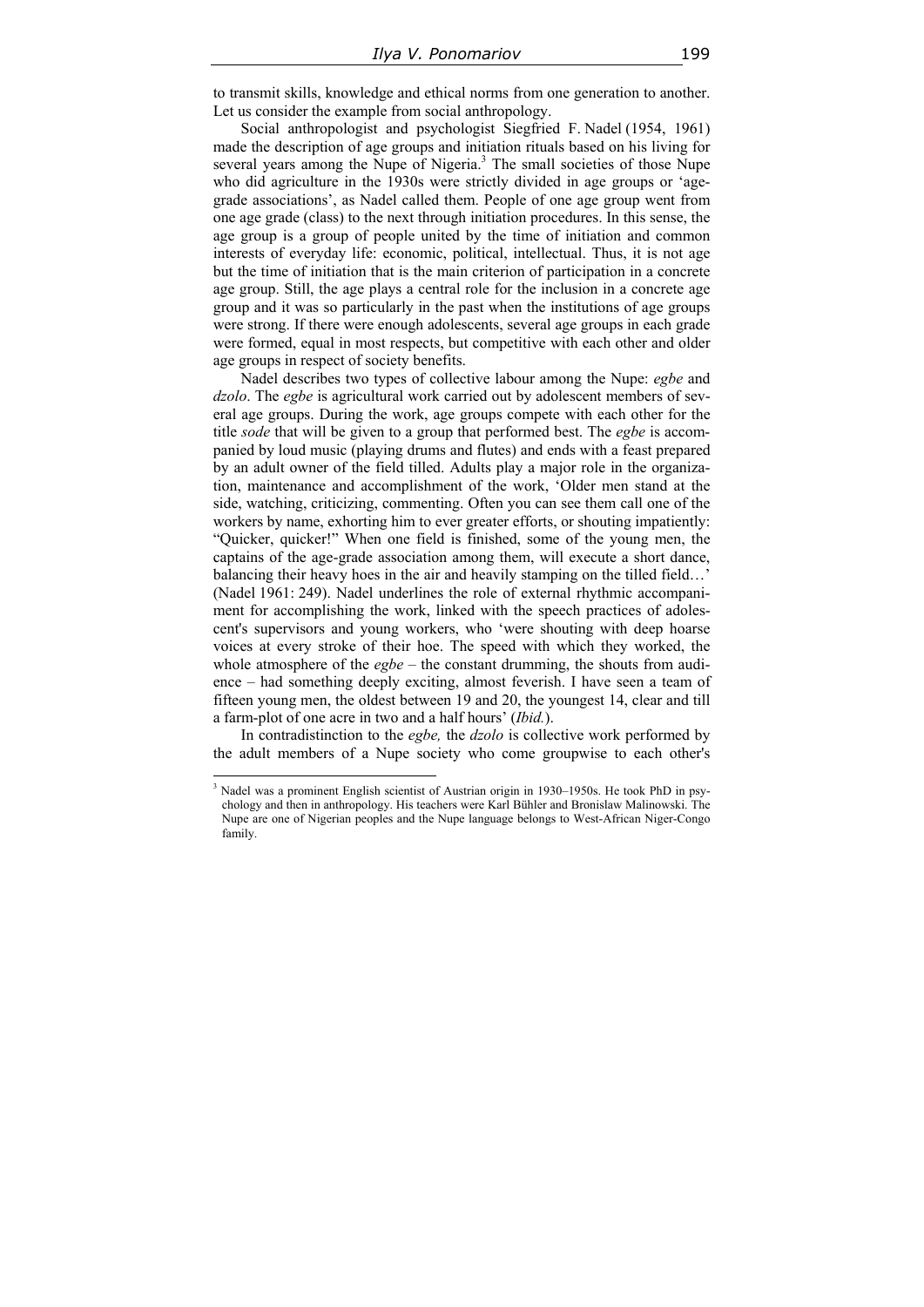households. There is no music, no competition, no verbal commands or overt speech, and only the preparing of modest food by the host is preserved. All adult members of society can benefit from the *dzolo* while the help of the *egbe* is predominantly reserved for old men and less so for the heads of extended families.

In the examples given, the use of speech and other cultural means can be traced in the cross-generation interaction of the Nupe. The adolescents give themselves external rhythmic signals with their own voice and are subject to the verbal commands of adults. The structure of age groups creates a competition with all the vigor and enthusiasm that it implies, hence the short dances in the conditions of 40–50  $\degree$ C during the work transfer that would be hard to explain from other perspective. The rhythmic accompaniment with drums and flutes helps to maintain the tempo and force of works. Such cultural tools as adults' supervision, competition, collectiveness, musical tone and rhythm are clearly needed for organizing adolescents' behaviour during the work, because this scaffolding is completely absent when the work is performed by the adult Nupe alone. The self-voice external signals and adults' verbal commands are even more directly point to the character of inner speech processes that occur in adolescence in the non-school society.

All that was said about the inner speech development in the previous sections suggest that there is the developmental lagging of inner speech functions in the non-school society, as compared to the inner speech development in the post-schooled society. The underdeveloped inner speech means the insufficiency of behavioural control in adolescence (see Section 2). If the existence of some cultural tools can be explained by ecological hardship and/or tradition, the necessity of additional speech control more firmly links to the inner psychological processes. But the concept of situational binding makes ecological or other explanations superfluous. The adolescents' work is organized by adults in such a scaffolding system that helps them to overcome the situational binding. The absence of schooling slows the development of inner speech and in the non-school society adolescents cannot effectively overcome the situational binding, *i.e.* they cannot cope with their own physiological state in the physical situation of the work alone. The insufficiency of behavioural control in adolescence is widely discussed in contemporary neuroscience, the data being obtained from schooled samples (*e.g.*, Davey *et al.* 2008; Ernst *et al.* 2006). These data do not contradict to the present discussion but confirm that the degree of self-control is higher in school-based societies.

Furthermore, because the adult Nupe do not use external voice commands, musical and vocal rhythm, competition to overcome the situational binding during the agricultural work, it can be concluded that with advancing age the need for such outer scaffolding system is diminishing even in the non-school society. This system becomes the part of the inner speech control according to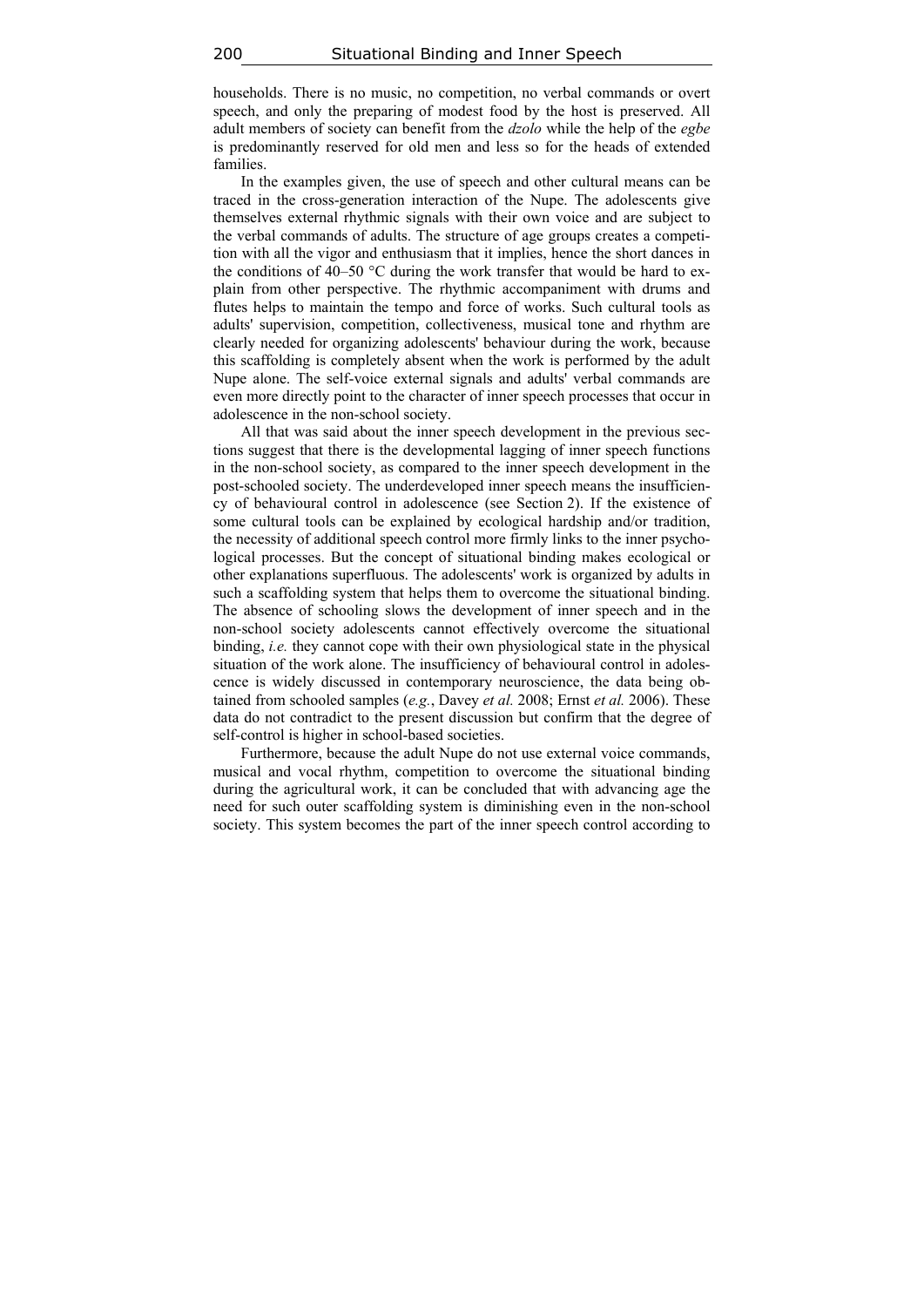Vygotsky's law of internalization (*e.g.*, Vygotsky 1984c). The developed inner speech has immanent rhythm and continuity, voluntary motives and control that replace external rhythm and voice support, competition and submission to adults. The overt speech and scaffolding, being transformed into the inner speech, become a part of inner organization. In the process of internalization the overt speech loses much of its interpersonal characteristics, but preserves communication, control, and voluntary motives as its basis. Vygotsky analyzed the historical development of inner speech in sociogenesis and even found a similar example (but much less clear one due to the scattered data) of overt speech scaffolding for performance of agricultural works (Vygotsky 1984c: 84; Vygotsky and Luria 1993).

The data about the sympractical nature of learning processes in the nonschool society could be supported with many examples from Africa (*e.g.*, Turner 1953, 1957, 1967; Ponomariov 2009) and other world regions (*e.g.*, Gilmore 1990; Ponomariov 2012). It is confirmed by many facts in the works of V. Romanov (2003, 2008), and with many cross-cultural evidences of situational binding (Ponomariov 2013). In the last section, the article turns to the facts that can be explained only from the perspective of the historical development of inner speech and linguogenesis.

#### **5. Historical Development of Language**

British linguist Daniel Everett and his wife spent many years living with a Brazilian tribe, called the Pirahã, in remote areas of the Amazon basin. The main characteristic of the Pirahã language and culture is its binding with immediate experience and sympractical context. As Everett notes, 'Grammar and other ways of living are restricted to concrete, immediate experience (where an experience is immediate in Pirahã if it has been seen or recounted as seen by a person alive at the time of telling), and immediacy of experience is reflected in immediacy of information encoding – one event per utterance' (Everett 2005: 622). The immediacy of personal experience, found by Everett, speaks in favour of the limitation of time perspective in the Pirahã consciousness due to the underdevelopment of inner speech. The binding with personal experience in the Pirahã culture and language can be supported by many linguistic examples, presented in Everett's article and in the supplement on the website. As Everett stresses, 'What I propose, again, is that Pirahã culture avoids talking about knowledge that ranges beyond personal, usually immediate, experience or is transmitted via such experience' (*Ibid.*: 623). The analysis of cross-cultural researches allows to find experimental confirmations of the situational binding with personal experience in non-school societies (Ponomariov 2013). This type of binding is fundamentally different from those that were described above on the developmental material.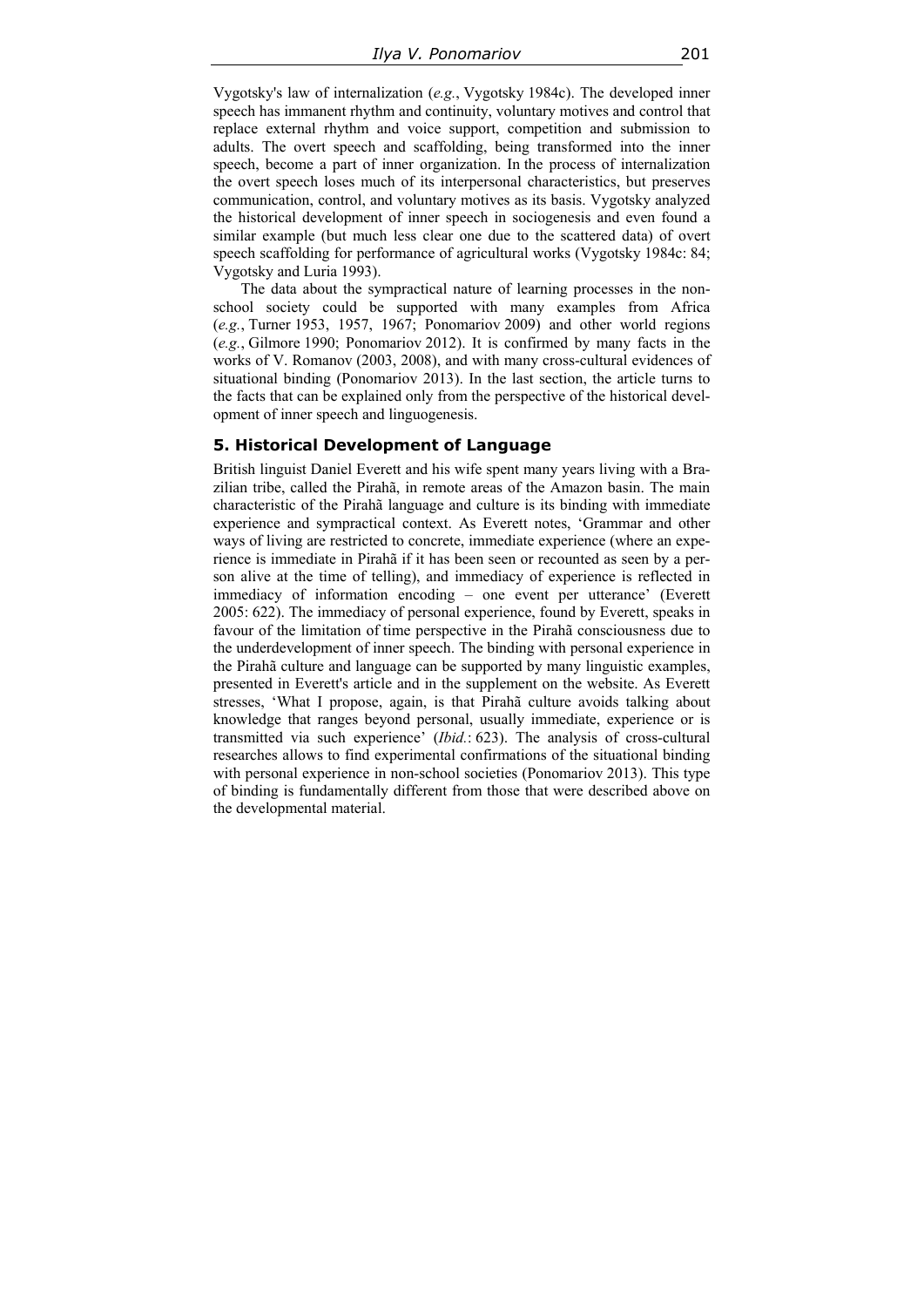Summarizing his ethnographic and linguistic data, Everett explains many features of Pirahã culture by the absence of abstract word meanings ranging beyond immediate experience:

'Pirahã culture constrains communication to nonabstract subjects which fall within the immediate experience of interlocutors. This constraint explains a number of very surprising features of Pirahã grammar and culture: the absence of numbers of any kind or a concept of counting and of any terms for quantification, the absence of color terms, the absence of embedding, the simplest pronoun inventory known, the absence of "relative tenses", the simplest kinship system yet documented, the absence of creation myths and fiction, the absence of any individual or collective memory of more than two generations past, the absence of drawing or other art and one of the simplest material cultures documented, and the fact that the Pirahã are monolingual after more than 200 years of regular contact with Brazilians and the Tupi-Guarani-speaking Kawahiv' (Everett 2005: 621).

The traditional Pirahã way of life resembles that of other small tribes (some fewer than one hundred members) populating the vast territory of Amazonian tropical forests. But the characteristics of their culture, as outlined by Everett, seem rare and demand further explanation. Such an attempt was made by the psychologist Peter Gordon who conducted several series of numerical test-trials with the Pirahã. Based on his findings, Gordon describes the Pirahã words for counting as follows, 'The Pirahã counting system consists of the words: 'hói' (falling tone  $=$  'one') and 'hoi' (rising tone  $=$  'two'). Larger quantities are designated as 'baagi' or 'aibai' (= 'many'). <…> Of particular interest is the fact that the Pirahã have no privileged name for the singular quantity. Instead, 'hói' meant 'roughly one' or 'small', which precludes any precise translation of exact numerical terms' (Gordon 2004: 496–498).

Gordon refers to Whorf's (1956) hypothesis, of which there are two versions: (1) the type of language you speak *influences* the way you think (the weak linguistic determinism); (2) the type of language you speak *determines* the way you think (the strong linguistic determinism). Discussing the results of his experiments, the scientist supports the strong version:

'The results of these studies show that the Pirahã impoverished counting system limits their ability to enumerate exact quantities when set sizes exceed two or three items. For tasks that required additional cognitive processing, performance deteriorated even on set sizes smaller than three.  $\leq$ ...> The present experiments allow us to ask whether humans who are not exposed to a number system can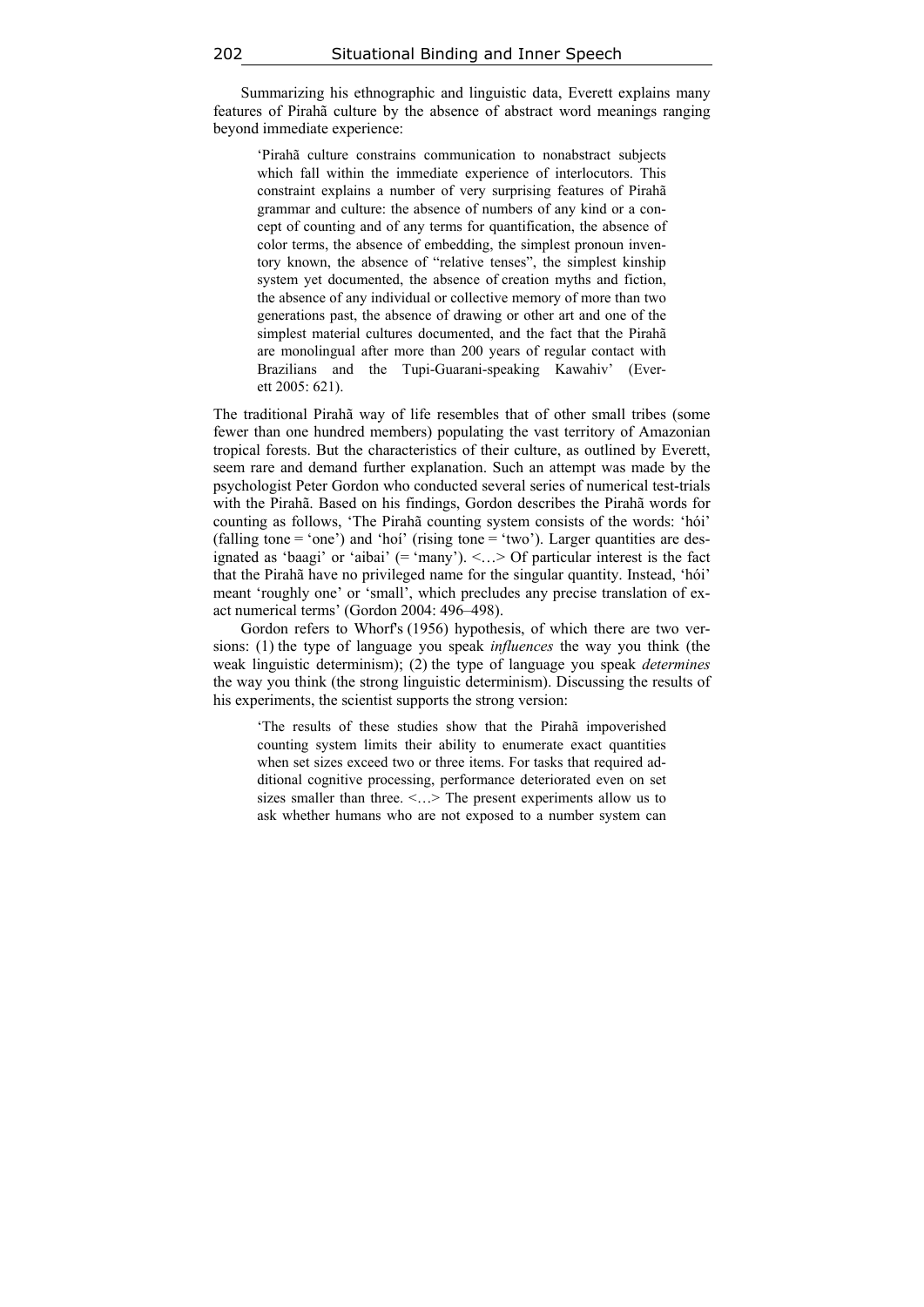represent exact quantities for medium-sized sets of four or five. The answer appears to be negative. The Pirahã inherit just the abilities to exactly enumerate small sets of less than three items if processing factors are not unduly taxing. <…> The present study represents a rare and perhaps unique case for strong linguistic determinism' (Gordon 2004: 498).

Agreeing with Gordon that the Pirahã neither count nor understand the concept of counting, Everett offers an alternative explanation, 'Gordon (2004) alludes to a Whorfian approach to the matter by claiming that Pirahã's lack of counting might derive from their lack of number words, but many societies in the Amazon and elsewhere have borrowed number words as they develop economic ties that require numerical abilities. The hypothesis of this paper, which explains both the lack of counting and the lack of borrowing, is that Pirahã's counting 'deficiency' and their failure to borrow number words (in spite of commercial contact with Brazilians and in spite of borrowing their pronouns) are due to cultural constraints' (Everett 2005: 634).

Thus, if Gordon explains his findings from the perspective of language constraints, Everett points to cultural constraints. But both culture and language are created in a semantic field of speech; they are not parallel processes (Vygotsky and Luria 1993; Cole 1985). The same is true of Whorfian parallelism between language and thought. Famous psychologists Patricia M. Greenfield and Jerome S. Bruner, who conducted cross-cultural studies confirming some of Luria's findings, evidence, 'We have asked first the naive question: where in a culture should one find differences in the processes of thought? The anthropological linguists (*e.g.*, Whorf) suggested a concrete answer: where there are language differences, there may (or should?) be cognitive differences. Our results have led us away from the parallelism of Whorf toward the instrumentalism which is more typical of Vygotsky (1961) and Luria (1961)' (Greenfield and Bruner 1966: 91). Language cannot be regarded only as a cultural phenomenon or only as an individual one. Not only language and literacy influence the development of speech but the latter has a deep impact on the linguogenesis via the development of operations with word meanings. And the linguogenesis is an axis of cultural development.

Vygotsky experimentally proved that the operations with word meanings are developing in ontogenesis and he tried to find as many evidences as possible that this process occurred also in sociogenesis (Vygotsky and Luria 1993). His experimental research showed that there are *three major stages* in the development of operations with word meanings: proper names, complexes, and concepts (Vygotsky 1934). Each of these stages comprises a different system in the development of the semantic field of speech. The Pirahã speech and thinking are so bound to the non-abstract system of operations that it is mostly in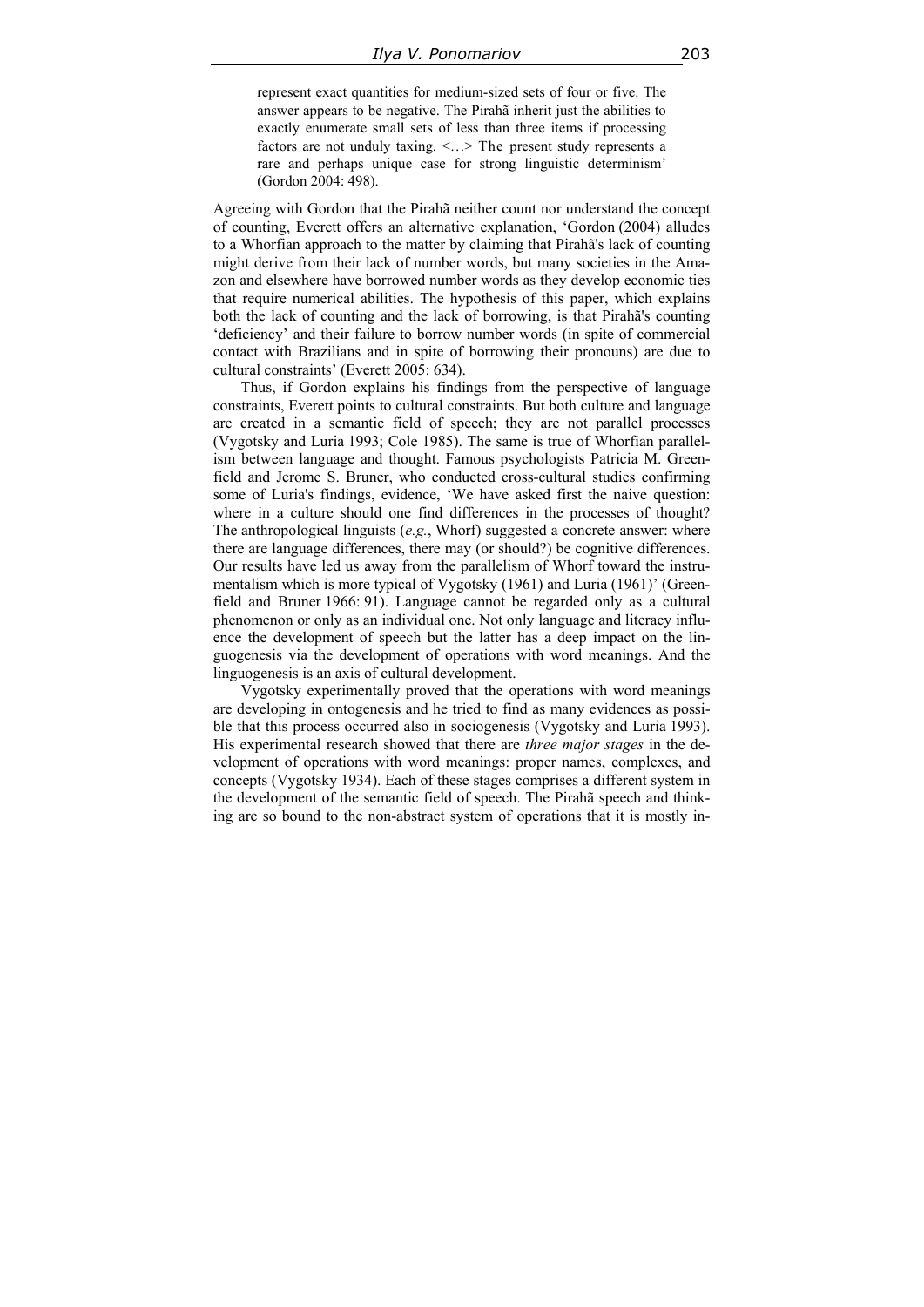compatible with system of other languages based on more abstract operations. The development of language and the development of speech is a mutual process and each stage of this process means the gradual overcoming of situational binding (Vygotsky 2001). Therefore, it can also be said that a different level of liberation from situational binding constitutes a main impediment for Pirahã's understanding and borrowing of systemic operations with word meanings from other languages. These speech operations can radically differ in different languages correlating with a level of word meaning development and a degree of the situational binding of language speakers.

It does not mean that the Pirahã cannot develop their speech operations to make them more compatible with those of other languages. To achieve this, they have to change both their cultural practices and the verbalization of these practices – the processes, which go hand in hand. But as Everett's experiment of practical teaching proved, the Pirahã adults could not change to different speech operations because the sensitive period for language acquisition is over. But if the Pirahã child were in the bilingual situation from the birth, the language with more developed speech systems would take more preferable position in her/his consciousness. This adds one of the reasons why many peoples in history changed to radically different languages, when exposed to the bilingual situation with more developed speech systems, and why some contemporary languages continue to die.

The historical development of psychological operations with word meanings was also understood by Vygotsky as 'the historical development of language' (Vygotsky 1934: 263). His conclusions may raise some doubts because they were the result of extrapolation of experimental ontogenetic findings on the data obtained from ethnopsychology and anthropology of the beginning of the  $20<sup>th</sup>$  century. Verifying his position with new data obtained from neuroscience, neurolinguistics, cross-cultural psychology and anthropology, A. R. Luria supported it many years later (Luria 1976, 1981). Besides being confirmed with contemporary psychological and ethnolinguistic data, linguogenesis can to some extent be verified by current palaeolinguistics.

The assyriologist Igor M. Diakonoff (1995) notes that there is a shortage of words with abstract meanings in archaic languages and that is the reason why less abstract meanings were initially used as a trope (*i.e.* metaphorically, metonymically) to express more abstract meanings. For example, in the Sumerian language, on the base of which one of the earliest writing system was developed after 3000 BC, 'tenderly' was written *mí-dug,* (*i.e.*, 'to speak like a woman'); 'open' was written *ik-kid* (*i.e.*, to push a door), even when it was referred to an opening of a trade route from one sea to another; 'to kill' was *sang-ngišrah* (*i.e.*, 'to strike the head with a stick'), even when a different way of killing was described; 'wise' was *ngeštu(g)-sum-(m)* (*i.e.*, 'having the ear'); 'in front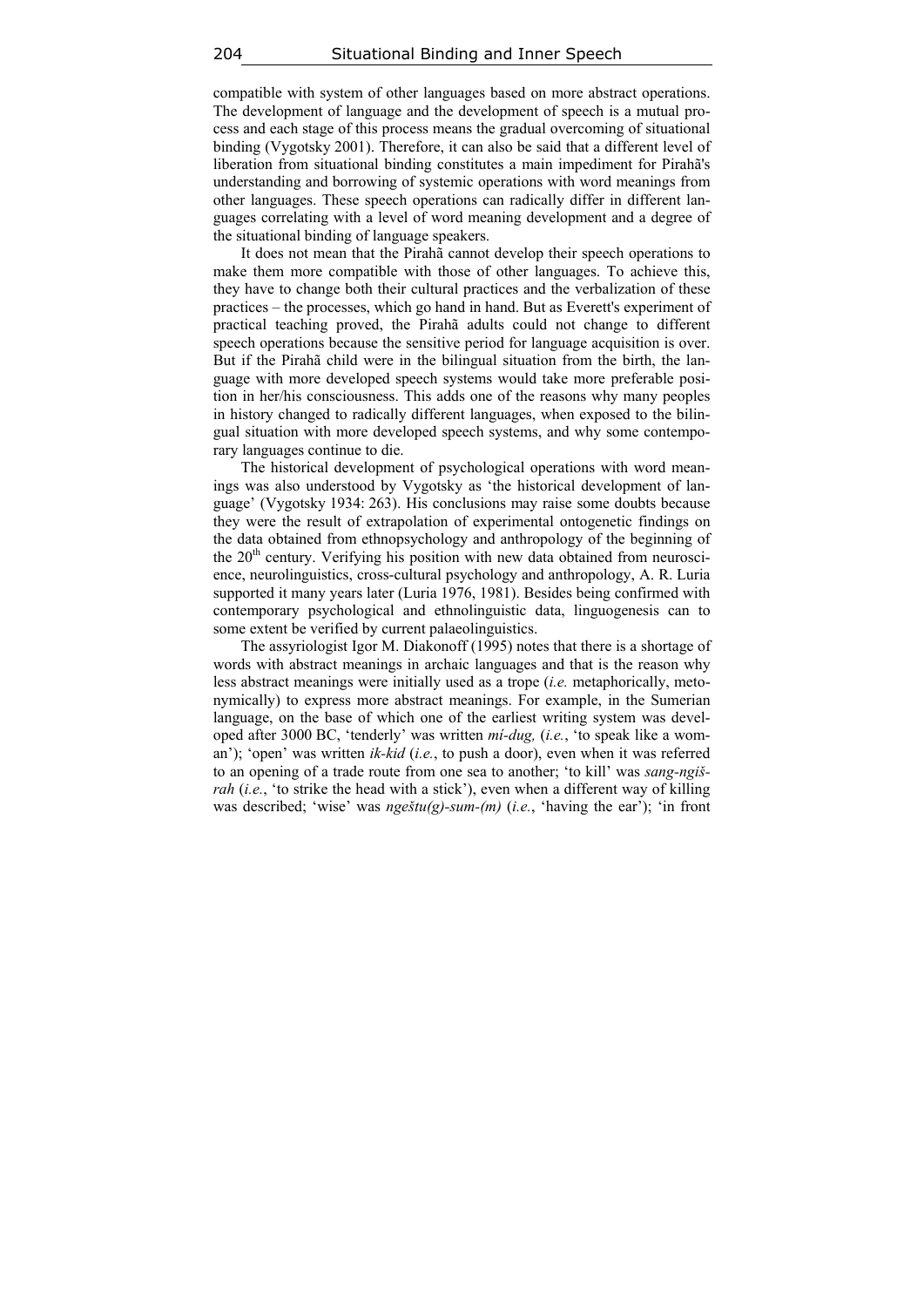of' was *igi* (*i.e.*, 'the eye'); 'liberation' was *ama-r-gi* (*i.e.*, 'coming back to mother'), *etc.* (Diakonoff 2004: 24–40).

Though Diakonoff gives many sophisticated examples from different ancient languages, demonstrating how the first abstract meanings were gradually formed in a non-linear way, further studies are needed to obtain a detailed picture of language development (cf. Romanov 2008). Diakonoff's examples only in the first approximation show how abstract meanings were created with the help of less abstract ones. But they implicitly suggest that the expressing of abstract through tropes generated many metaphorical associations, 'Such tropes as a consequence of their wide associability can induce further tropes, producing semantic chains, bunches, and the whole semantic fields' (Diakonoff 2004: 39). Verifying many historical and linguistic data by some psychological and physiological findings, Diakonoff suggested that science and art were not divided, when the first systems of writing appeared. This explains why the most ancient texts are full of poetry and emotionally loaded semantic chains.

Diakonoff's conclusions about the functioning of word meanings in archaic languages are close to those formulated at the beginning of the  $20<sup>th</sup>$  century (Cassirer 1955; Frank-Kamenetsky 2004), although based on much more extended and better-verified linguistic material from several ancient languages, and consulting the works of other palaeolinguists that has since appeared. They are consistent with Vygotsky's ideas of historical development of language, or linguogenesis, and confirm Everett's arguments that there can be languages with the shortage of abstract word meanings. From the perspective of inner speech development and the overcoming of situational binding, they sound even more plausible.

The main reason for both linguogenesis and inner speech development lies to some extent in the necessity to control one's behavior more effectively and rationally. For example, when preparing a lecture, classes or public speech, we can elaborate the whole future monolog in our inner speech. In the semantic field of inner speech a schooled individual can produce prolonged and emotionally intensive dialogues with oneself trying to reach that or other behavioural decision (Ponomariov 2012: 126–134). The schooled individual can write down or remember his own monologic or dialogic inner thoughts to check introspectively their logic or absurdity, morality or ugliness – that is what is referred to as reflexion, or metacognition. Now let us ask whether an individual without school education can effectively maintain these speech processes? All the data regarded suggest that the inner speech of unschooled people has much more reduced and fragmentary character than that of schooled ones. To check this hypothesis, the complex neurobiological study of unschooled individuals' inner speech along with psychometric measuring is necessary.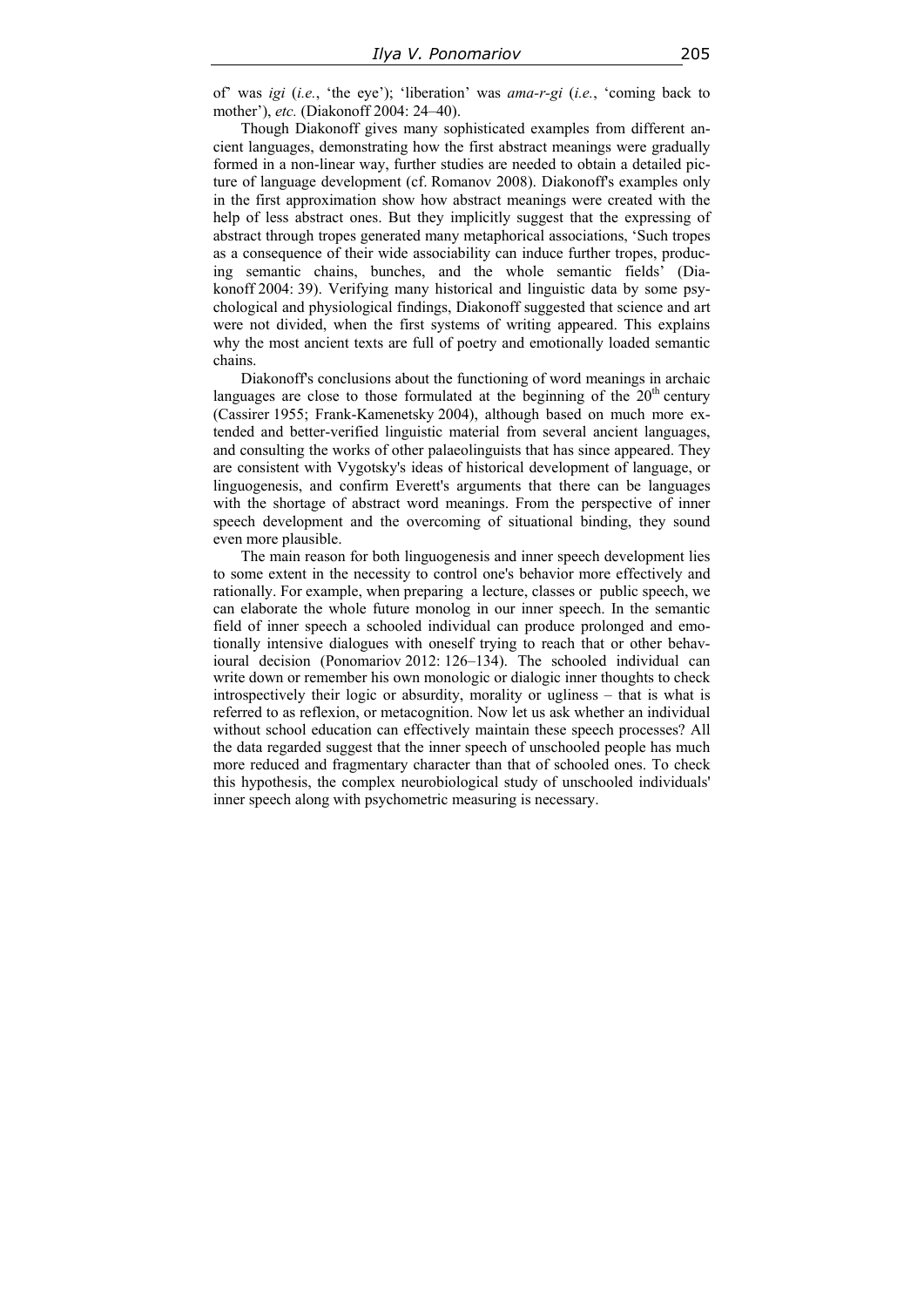#### **References**

- **Akbar M., Loomis R., and Paul R. 2013.** The Interplay of Language on Executive Functions in Children with ASD. *Research in Autism Spectrum Disorders* 7: 494–501.
- **Al-Namlah A. S., Meins E., and Fernyhough Ch. 2012.** Self-regulatory Private Speech Relates to Children's Recall and Organization of Autobiographical Memories. *Early Childhood Research Quarterly* 27: 441–446.
- **Barnes C., and Carmichael T. 2006.** Editorial Introduction. Language, Power and Society: Orality and Literacy in the Horn of Africa. *Journal of African Cultural Studies* 18(1): 1–8.
- **Berk L. E., and Landau S. 1993.** Private Speech of Learning Disabled and Normally Achieving Children in Classroom Academic and Laboratory Contexts. *Child Development* 64(2): 556–571.
- **Bozhovich L. I. 2006.** Speech and Practical Intellectual Activity of the Child (Experimental and Theoretical Study). *Cultural-Historical Psychology* 1: 65–76; 2: 121– 135; 3: 101–113. *In Russian* (Божович Л. И. Речь и практическая интеллектуальная деятельность ребенка. *Культурно-историческая психология* 1: 65–76; 2: 121–135; 3: 101–113).
- **Cassirer E. 1955.** *The Philosophy of Symbolic Forms.* Vol. 1. *Language.* New Haven: Yale University Press.
- **Cole M. 1985.** The Zone of Proximal Development: Where Culture and Cognition Create Each Other. *Culture, Communication, and Cognition: Vygotskian Perspectives* / Ed. by J. V. Wertsch, pp. 146–161. Cambridge: Cambridge University Press.
- **Cole М., Meshcheryakov B. G., and Ponomariov I. V***.* **2011.** Cross-cultural Research in the Cultural Historical Activity Tradition. *Fundamental Questions in Cross-cultural Psychology* / Ed. by F. van de Vijver *et al.*, pp. 261–287. Cambridge: Cambridge University Press.
- **Davey C. G., Yücel M., and Allen N. B. 2008.** The Emergence of Depression in Adolescence: Development of the Prefrontal Cortex and the Representation of Reward. *Neuroscience and Biobehavioral Reviews* 32(1): 1–19.
- **Day K. L., and Smith C. L. 2013.** Understanding the Role of Private Speech in Children's Emotion Regulation. *Early Childhood Research Quarterly* 28: 405–414.
- **Diakonoff I. M. 1995.** *Archaic Myths of the Orient and the Occident*. Göteborg: Acta Universitatis Gothoburgensis.
- **Diakonoff I. M. 2004.** *Archaic myths of the Orient and the Occident*. Moscow: URSS. *In Russian* (Дьяконов И. М. *Архаические мифы Востока и Запада.* М.: УРСС).
- **Ernst M., Pine D. S., and Hardin M. 2006.** Triadic Model of the Neurobiology of Motivated Behavior in Adolescence. *Psychological Medicine* 36: 299–312.
- **Everett D. L. 2005.** Cultural Constrains on Grammar and Cognition in Pirahã. Another Look at the Design Features of Human Language. *Current Anthropology*  46(4): 621–646.
- Fernyhough Ch. 2008. Getting Vygotskian about Theory of Mind: Mediation, Dialogue, and the Development of Social Understanding. *Developmental Review* 28: 225–262.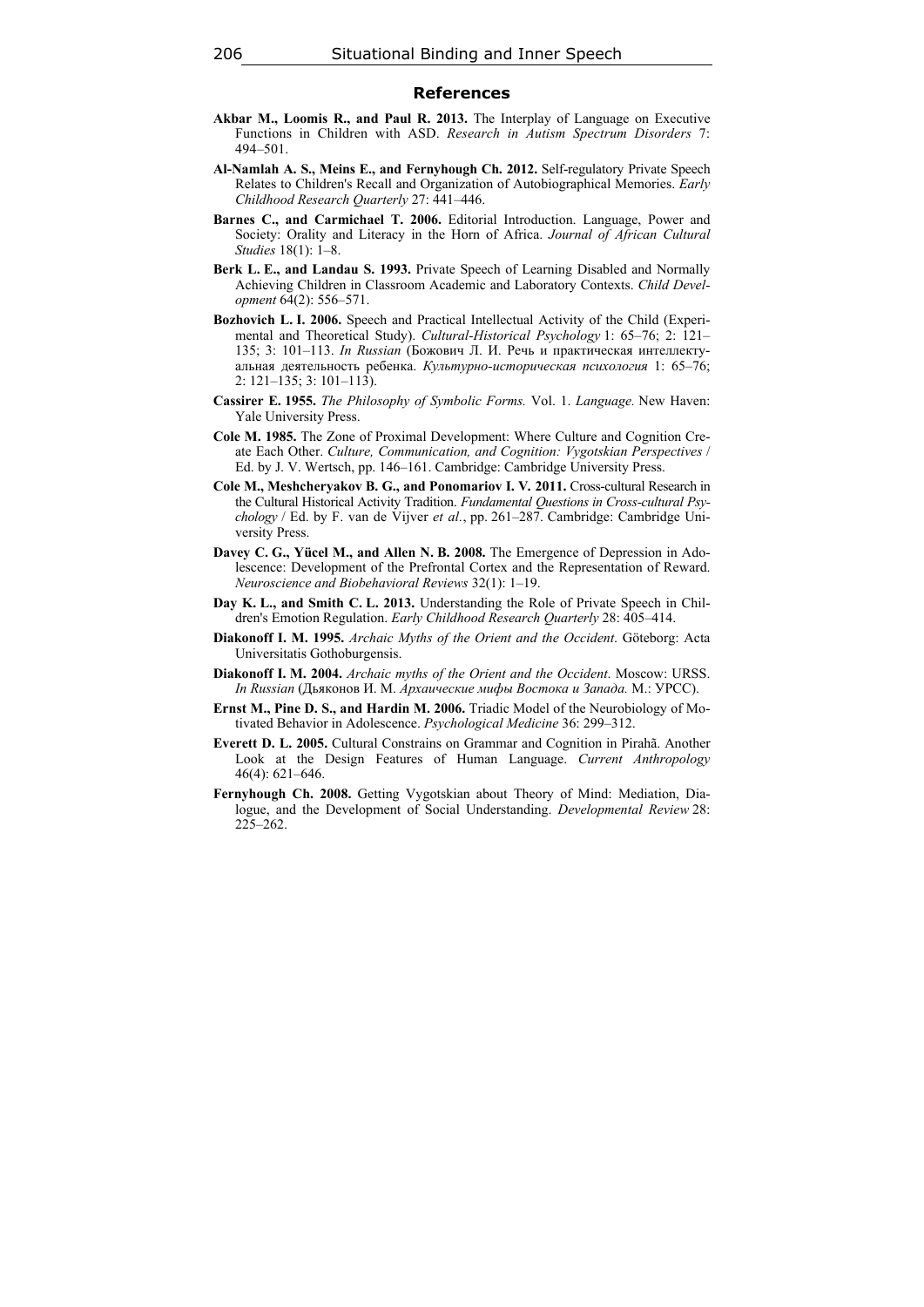- **Frank-Kamenetsky I. G. 2004.** *Jehovah's Chariot. The Work on the Bible Mythology*. Moscow: Labirint. *In Russian* (Франк-Каменецкий И. Г. *Колесница Иеговы. Труды по библейской мифологии.* М.: Лабиринт).
- **Gilmore D. D. 1990.** *Manhood in the Making: Cultural Concepts of Masculinity.* New Haven, Conn: Yale University Press.
- **Glebkin V. V. 2000.** *The World in a Mirror of Culture. The History of Ancient World*. Moscow: Dobrosvet. *In Russian* (Глебкин В. В. *Мир в зеркале культуры. История Древнего мира.* М.: Добросвет).
- **Glebkin V. V. 2002.** *Theoretical Thinking as a Cultural-Historical Phenomenon*. Unpublished Ph.D. thesis. Moscow State University. *In Russian* (Глебкин В. В. Теоретическое мышление как культурно-исторический феномен. Дисс. канд. филос. н.: МГУ).
- **Gordon P. 2004.** Numerical Cognition without Words: Evidence from Amazonia. *Science* 306(5695): 496–499.
- **Gordon E., Williams L., Haig A. R., Wright J., and Meares R. A. 2001.** Symptom Profile and 'Gamma' Processing in Schizophrenia. *Cognitive Neuropsychiatry* 6: 7–19.
- **Greenfield P. M., and Bruner J. S. 1966.** Culture and cognitive growth. *International Journal of Psychology* 1(2): 89–107.
- **Gruzelier J. 2002.** A Janusian Perspective on the Nature, Development and Structure of Schizophrenia and Schizotypy. *Schizophrenia Research* 54: 95–103.
- **Gruzelier J. H. 2003.** Theory, Methods and New Directions in the Psychophysiology of the Schizophrenic Process and Schizotypy. *International Journal of Psychophysiology* 48: 221–245.
- **Kopecky H., Chang H. T., Klorman R., Thatcher J. E., and Borgstedt A. D. 2005.**  Performance and Private Speech of Children with Attention-Deficit/Hyperactivity Disorder While Taking the Tower of Hanoi Test: Effects of Depth of Search, Diagnostic Subtype, and Methylphenidate. *Journal of Abnormal Child Psychology* 33(5): 625–638.
- **Liddle P. F. 1987.** The Symptoms of Chronic Schizophrenia. A Re-examination of the Positive-Negative Dichotomy. *British Journal of Psychiatry* 151: 145–151.
- **Lidstone J., Meins E., and Fernyhough Ch. 2010.** The Roles of Private Speech and Inner Speech in Planning during Middle Childhood: Evidence from a Dual Task Paradigm. *Journal of Experimental Child Psychology* 107: 438–451.
- **Lidstone J., Meins E., and Fernyhough Ch. 2011.** Individual Differences in Children's Private Speech: Consistency across Tasks, Time Points, and Contexts. *Cognitive Development* 26: 203–213.
- **Luria A. R. 1976.** *Cognitive Development. Its Cultural and Social Foundations.* Cambridge, MA: Harvard University Press.
- **Luria A. R. 1981.** *Language and Cognition*. N.Y.: Wiley.
- **Luria A. R., and Vinogradova O. S. 1959.** An Objective Investigation of the Dynamics of Semantic Systems. *British Journal of Psychology* 50 (2): 89–105.
- **Luria A. R., and Yudovich F. Ya. 1956.** *Speech and the Development of Mental Processes in the Child. Experimental Research.* Moscow: Academy of Educational Science of RSFSR. *In Russian* (Лурия А. Р., Юдович Ф. Я. *Речь и развитие психических процессов у ребенка*. М.: Изд-во АПН).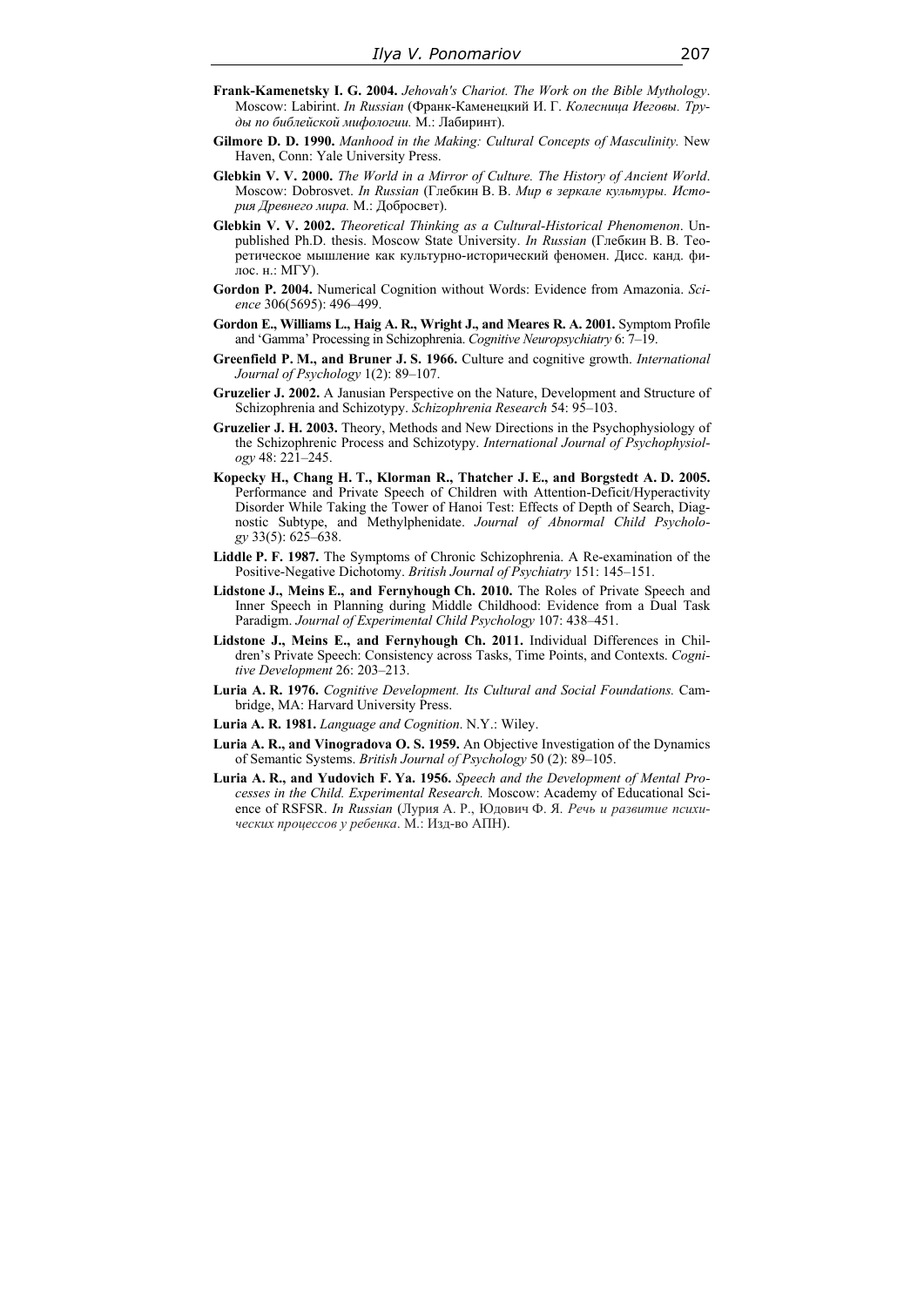- **Mahn H. 2003.** Periods in Child Development: Vygotsky's Perspective. *Vygotsky's Educational Theory in Cultural Context* / Ed. by A. Kozulin *et al.*, pp. 199–137. Cambridge: Cambridge University Press.
- **Martinez C. S. M., Boadai Calbet H., and Feigenbaum P. 2011.** Private and Inner speech and the Regulation of Social Speech Communication. *Cognitive Development* 26: 214–229.
- **Marvel Ch. L., and Desmond J. E. 2012.** From Storage to Manipulation: How the Neural Correlates of Verbal Working Memory Reflect Varying Demands on Inner Speech. *Brain & Language* 120: 42–51.
- **Meshcheryakov A. I. 1979.** *Awakening to Life*. *Forming Behavior and the Mind in Deaf-blind children /* Tr. by K. Judetson. Moscow: Progress Publishers.
- **Nadel S. F. 1954.** *Nupe Religion*. London: Routledge & Kegan Paul LTD.
- **Nadel S. F. 1961.** *A Black Byzantium. The Kingdom of Nupe in Nigeria*. Oxford: Oxford University Press.
- **Ostad S. A., and Sorensen P. M. 2007.** Private Speech and Strategy-use Patterns. Bidirectional Comparisons of Children With and Without Mathematical Difficulties in a Developmental Perspective. *Journal of Learning Disabilities* 40(1): 2–14.
- **Ponomariov I. V. 2009.** *Developmental Socialization in Traditional Societies.* Moscow: Russian Academy of Science. *In Russian* (Пономарев И. В. *Возрастная социализация в традиционном обществе.* М.: Ин-т Африки РАН).
- **Ponomariov I. V. 2012.** *Adolescent Crisis and L. S. Vygotsky's Theory of Consciousness.* Saarbrücken: LAMBERT. *In Russian* (Пономарев И. В. *Подростковый кризис и теория сознания Л. С. Выготского.* Саарбрюккен: ЛАМБЕРТ).
- **Ponomariov I. V. 2013.** Situational Binding in Cross-cultural Studies, the Works of L. S. Vygotsky and His School. *Dubna Psychological Journal* 3: 77–96. URL: http://www.psyanima.ru/journal/2013/3/2013n3a5/2013n3a5.2.pdf.
- **Rapin L. A., Dohen M., Lœvenbruck H., Whitman J. C., Metzak P. D., and Woodward T. S. 2012.** Hyperintensity of Functional Networks Involving Voice-Selective Cortical Regions during Silent Thought in Schizophrenia. *Psychiatry Research: Neuroimaging* 202: 110–117.
- **Romanov V. N. 2003.** *Historical Development of Culture. Psychological and Typological Aspects*. Moscow: Savin. *In Russian* (Романов В. Н. *Историческое развитие культуры. Психолого-типологический аспект.* М.: Савин).
- **Romanov V. N. 2008.** *What Means UPA-ậS in the Late Vedas: Towards the Problem of Word Meaning*. Moscow: MAKS Press. *In Russian* (Романов В. Н. *Что значит поздневедийское UPA-ậS: К проблеме значения слова*. М.: MАКС Пресс).
- Samukhin N. V., Birenbaum G. V., and Vygotsky L. S. 1934. Towards the Problem of Dementia in Pick's Disease. Clinical and Experimental Psychological Research. *Soviet Neuropathology, Psychiatry, and Psychohygiene* 3(6): 97–136. *In Russian* (Самухин Н. В., Биренбаум Г. В., Выготский Л. С. К вопросу о деменции при болезни Пика. *Советская невропатология, психиатрия и психогигиена* 3(6): 97–136).
- **Tononi G., and Edelman G. M. 1998.** Consciousness and Complexity. *Science* 282: 1846–1851.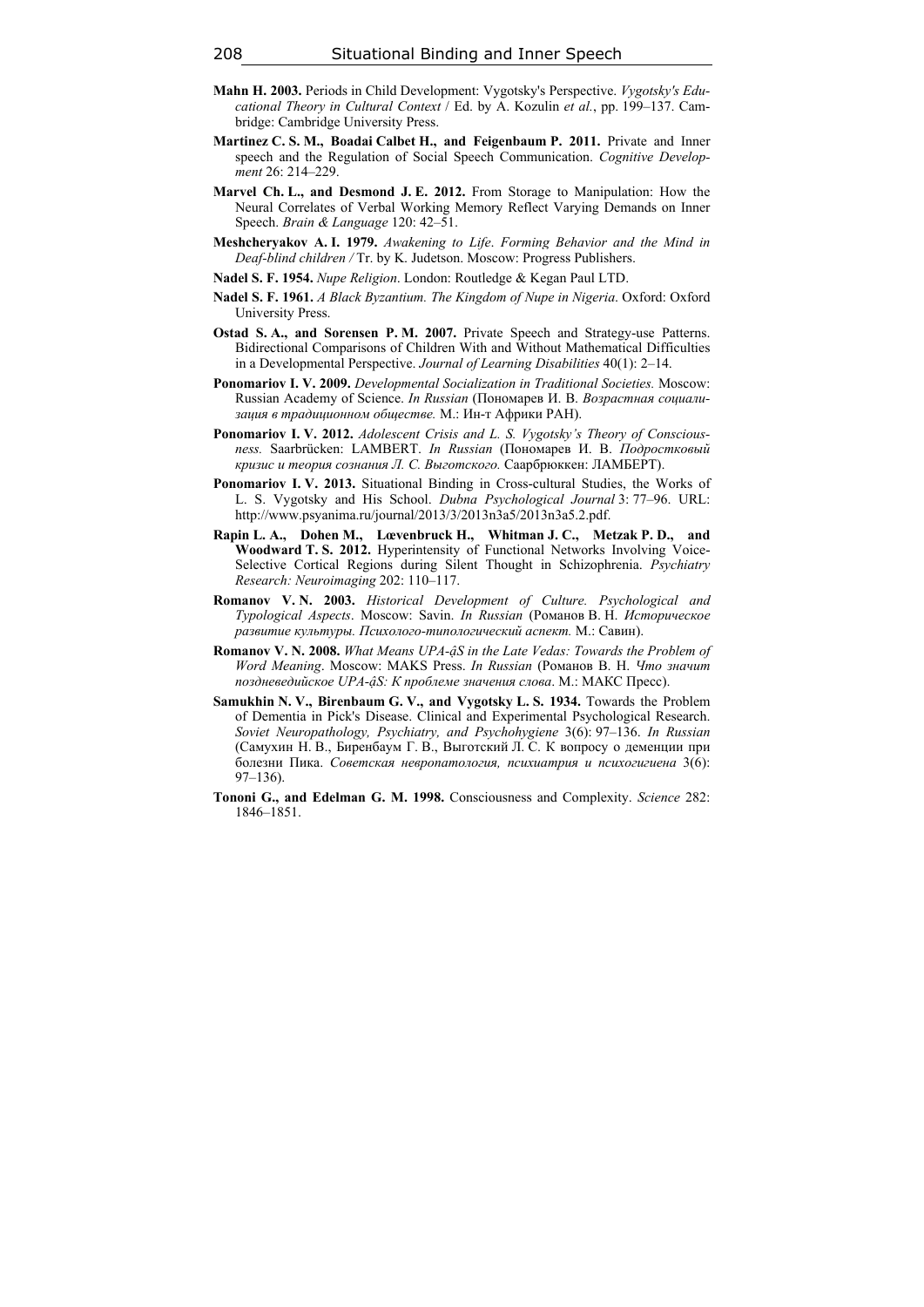- **Tulviste P. 1977.** Towards Interpretations of Parallels between Ontogenesis and the Historical Development of Thinking. *The Works on Semantic Systems* 8: 90–102. Tartu: Tartu University Press. *In Russian* (Тульвисте П. К интерпретации параллелей между онтогенезом и историческим развитием культуры. *Труды по знаковым системам* 8: 90–102*.* Тарту).
- **Tulviste P. 1978.** About Theoretical Problems of Historical Development of Thinking. *The Principle of Development in Psychology* / Ed. by L. I. Antsyferova, pp. 81–104. Moscow: Nauka. *In Russian* (Тульвисте П. О теоретических проблемах исторического развития мышления. *Принцип развития в психологии* / Ред. Л. И. Анциферова, с. 81–104. М.: Наука).
- **Tulviste P. 1991.** *The Сultural-Historical Development of Verbal Thinking*. Commack, N.Y.: Nova Science Publishers.
- **Tulviste T. 1985.** *About Determinates of Reflexion in Verbal Thinking*. Unpublished Ph.D. thesis. Moscow State University. *In Russian* (Тульвисте Т. *О детерминации рефлексии в вербальном мышлении.* Дисc. канд. психол. н. М.: МГУ).
- **Turner V. W. 1953.** Lunda Rites and Ceremonies. *The Occasional Papers of the Rhodes-Livingstone Museum* 10. N. Rhodesia.
- **Turner V. W. 1957.** *Schism and Continuity in an African society.* N. Rhodesia: Manchester University Press.
- **Turner V. W. 1967.** *The Forest of Symbols: Aspects of Ndembu Ritual*. N.Y.: Cornell University Press.
- **Veer van der R., and Valsiner J. 1991.** *Understanding Vygotsky: A Quest for Synthesis.* Oxford, UK & Cambridge, MT: Blackwell.
- **Veer van der R., and Yasnitsky A. 2011.** Vygotsky in English: What Still Needs to be Done. *Integrative Psychological and Behavioral Science* 45(4): 475–493.
- **Vygotsky L. S. 1934.** *Thinking and Speech.* Moscow Leningrad: Socio-Economic Publishers. *In Russian* (Выготский Л. С. *Мышление и речь*. М. – Л.: Соцэкономиз).
- **Vygotsky L. S. 1935a.** The Problem of Mental Retardation. *Mentally Retarded Child. Psychological Researches.* Issue 1 / Ed. by L. S. Vygotsky, and I. I. Danyushevsky, pp. 7–34*.* Moscow: Uchpedgiz. *In Russian* (Выготский Л. С. Проблема умственной отсталости (Опыт построения рабочей гипотезы). *Умственно отсталый ребенок.* Вып. 1 */ Ред.* Л. С. Выготский, И. И. Данюшевский, с. 7–34. М.: Учпедгиз).
- **Vygotsky L. S. 1935b.** *Mental Development of Children in the Process of Learning*. Moscow – Leningrad: Uchpedgiz. *In Russian* (Выготский Л. С. *Умственное развитие детей в процессе обучения*. М. – Л.: Учпедгиз).
- **Vygotsky L. S. (Ed.) 1956.** Dysfunction of Concepts in Schizophrenia. *Selected Psychological Studies*. Moscow: Academy of pedagogical science. *In Russian* (Выготский Л. С. Нарушение понятий при шизофрении. *Избранные психологические исс-я*. М.: Акад. пед. наук).
- **Vygotsky L. S. 1966.** Play and its Role in Psychic Development of Child. *Questions of Psychology* 6: 62–76. *In Russian* (Выготский Л. С. Игра и ее роль в психическом развитии ребенка. *Вопросы психологии* 6: 62–76).